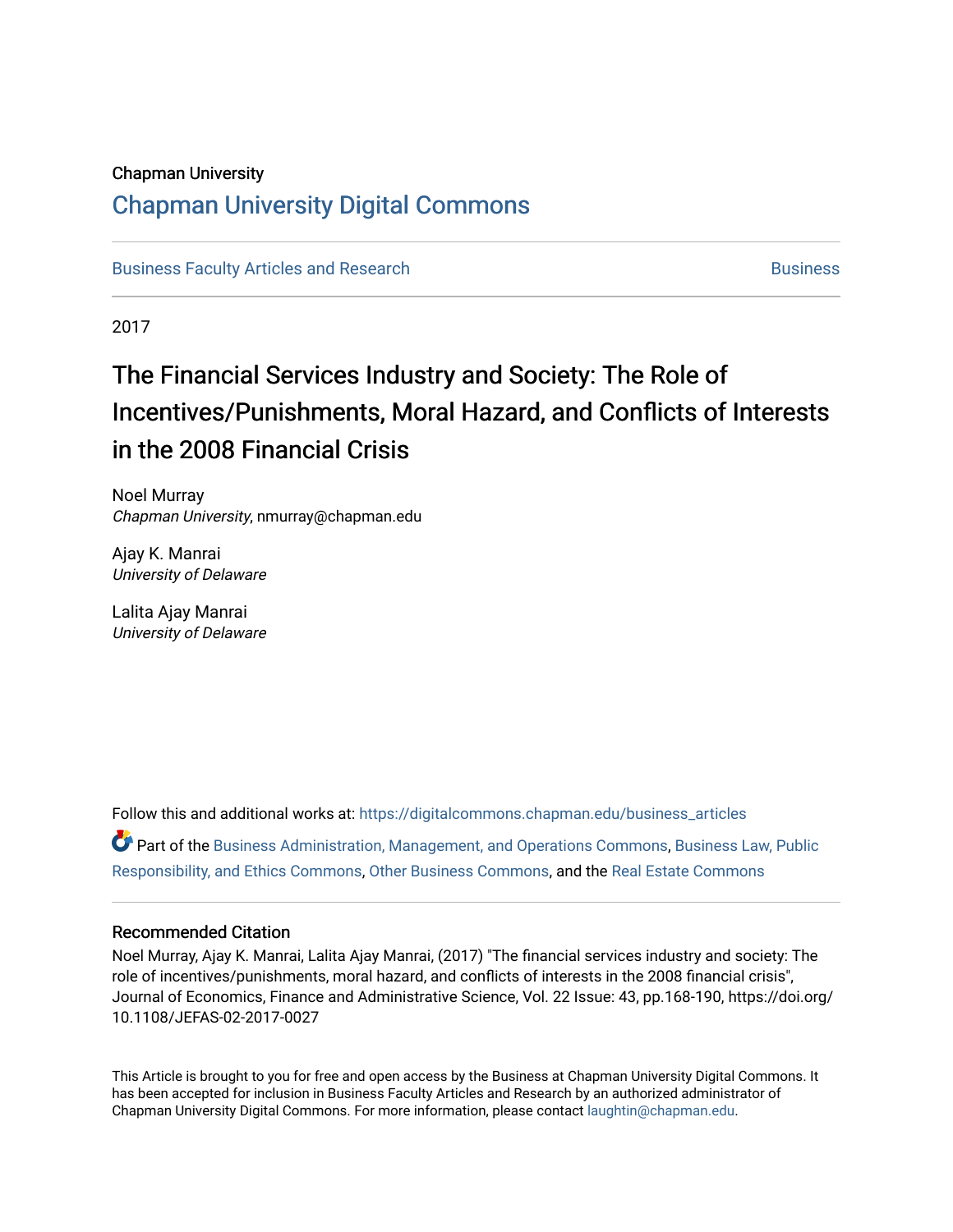## The Financial Services Industry and Society: The Role of Incentives/Punishments, Moral Hazard, and Conflicts of Interests in the 2008 Financial Crisis

## **Comments**

This article was originally published in Journal of Economics, Finance and Administrative Science, volume 22, issue 43, in 2017. [DOI: 10.1108/JEFAS-02-2017-0027](https://doi.org/10.1108/JEFAS-02-2017-0027) 

## Creative Commons License



This work is licensed under a [Creative Commons Attribution 4.0 License](https://creativecommons.org/licenses/by/4.0/).

Copyright Universidad ESAN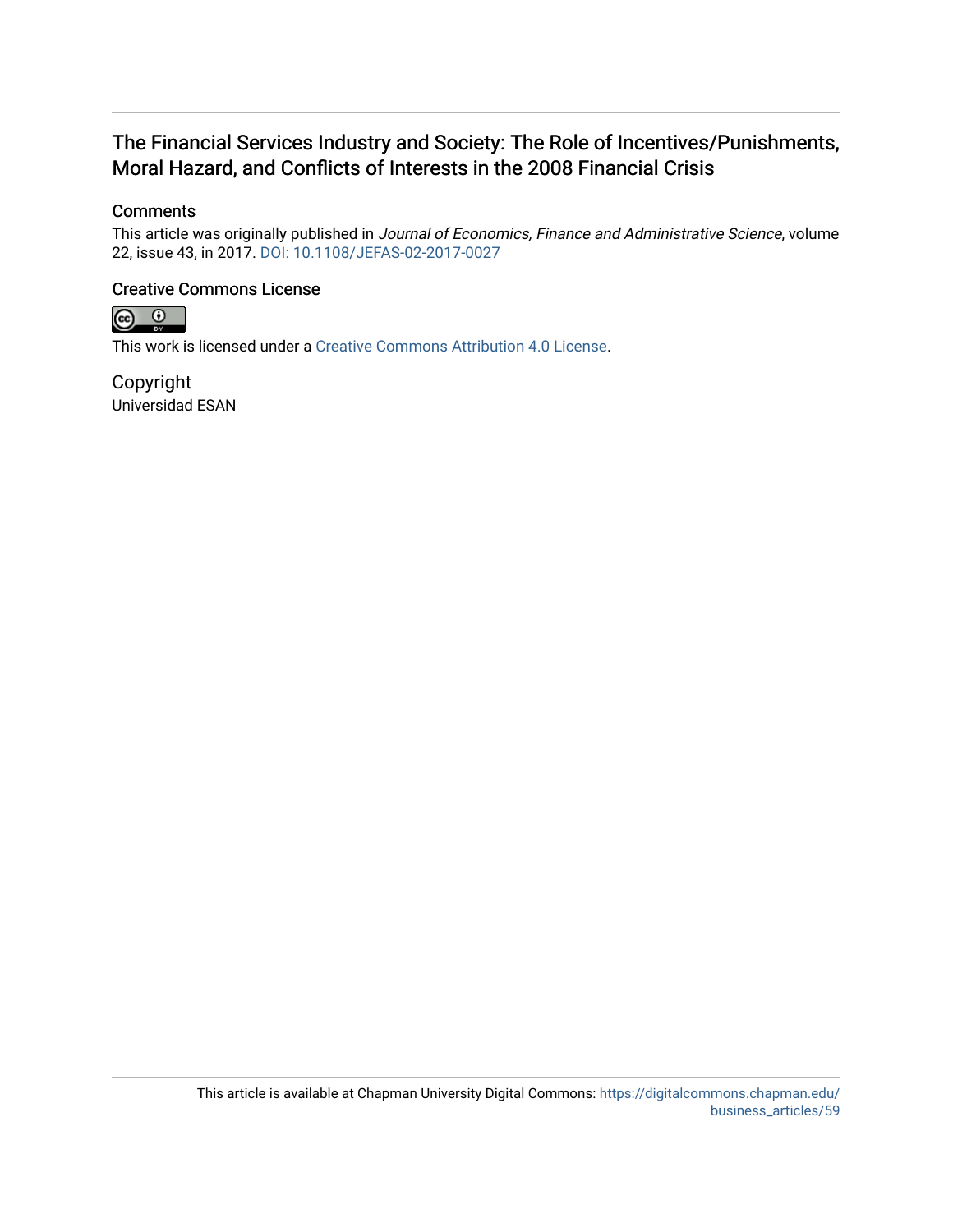**JEFAS** 22,43

168

Received 7 February 2017 Accepted 8 February 2017

# The financial services industry and society

# The role of incentives/punishments, moral hazard, and conflicts of interests in the 2008 financial crisis

Noel Murray

Argyros School of Business and Economics, Chapman University, Orange, California, USA, and

Ajay K. Manrai and Lalita Ajay Manrai Department of Business Administration, University of Delaware, Newark, Delaware, USA

### Abstract

Purpose – This paper aims to present an analysis of the role of financial incentives, moral hazard and conflicts of interests leading up to the 2008 financial crisis.

Design/methodology/approach – The study's analysis has identified common structural flaws throughout the securitization food chain. These structural flaws include inappropriate incentives, the absence of punishment, moral hazard and conflicts of interest. This research sees the full impact of these structural flaws when considering their co-occurrence throughout the financial system. The authors address systemic defects in the securitization food chain and examine the inter-relationships among homeowners, mortgage originators, investment banks and investors. The authors also address the role of exogenous factors, including the SEC, AIG, the credit rating agencies, Congress, business academia and the business media.

Findings – The study argues that the lack of criminal prosecutions of key financial executives has been a key factor in creating moral hazard. Eight years after the Great Recession ended in the USA, the financial services industry continues to suffer from a crisis of trust with society.

Practical implications – An overwhelming majority of Americans, 89 per cent, believe that the federal government does a poor job of regulating the financial services industry [\(Puzzanghera, 2014\)](#page-23-0). A study argues that the current corporate lobbying framework undermines societal expectations of political equality and consent [\(Alzola, 2013\)](#page-21-0). The authors believe the Singapore model may be a useful starting point to restructure regulatory agencies so that they are more responsive to societal concerns and less responsive to special interests. Finally, the widespread perception is that the financial services sector, in particular, is ethically challenged ([Ferguson, 2012](#page-21-1)); perhaps there would be some benefit from the implementation of ethical climate monitoring in firms that have been subject to deferred prosecution agreements for serious ethical violations ([Arnaud, 2010\)](#page-21-2).



Journal of Economics, Finance and Administrative Science Vol. 22 No. 43, 2017 pp. 168-190 Emerald Publishing Limited 2077-1886 DOI [10.1108/JEFAS-02-2017-0027](http://dx.doi.org/10.1108/JEFAS-02-2017-0027)

© Noel Murray, Ajay K. Manrai and Lalita Ajay Manrai. Published in Journal of Economic Finance and Administrative Science. Published by Emerald Publishing Limited. This article is published under the Creative Commons Attribution (CC BY 4.0) licence. Anyone may reproduce, distribute, translate and create derivative works of this article (for both commercial and non-commercial purposes), subject to full attribution to the original publication and authors. The full terms of this licence may be seen at http://creativecommons.org/licenses/by/4.0/legalcode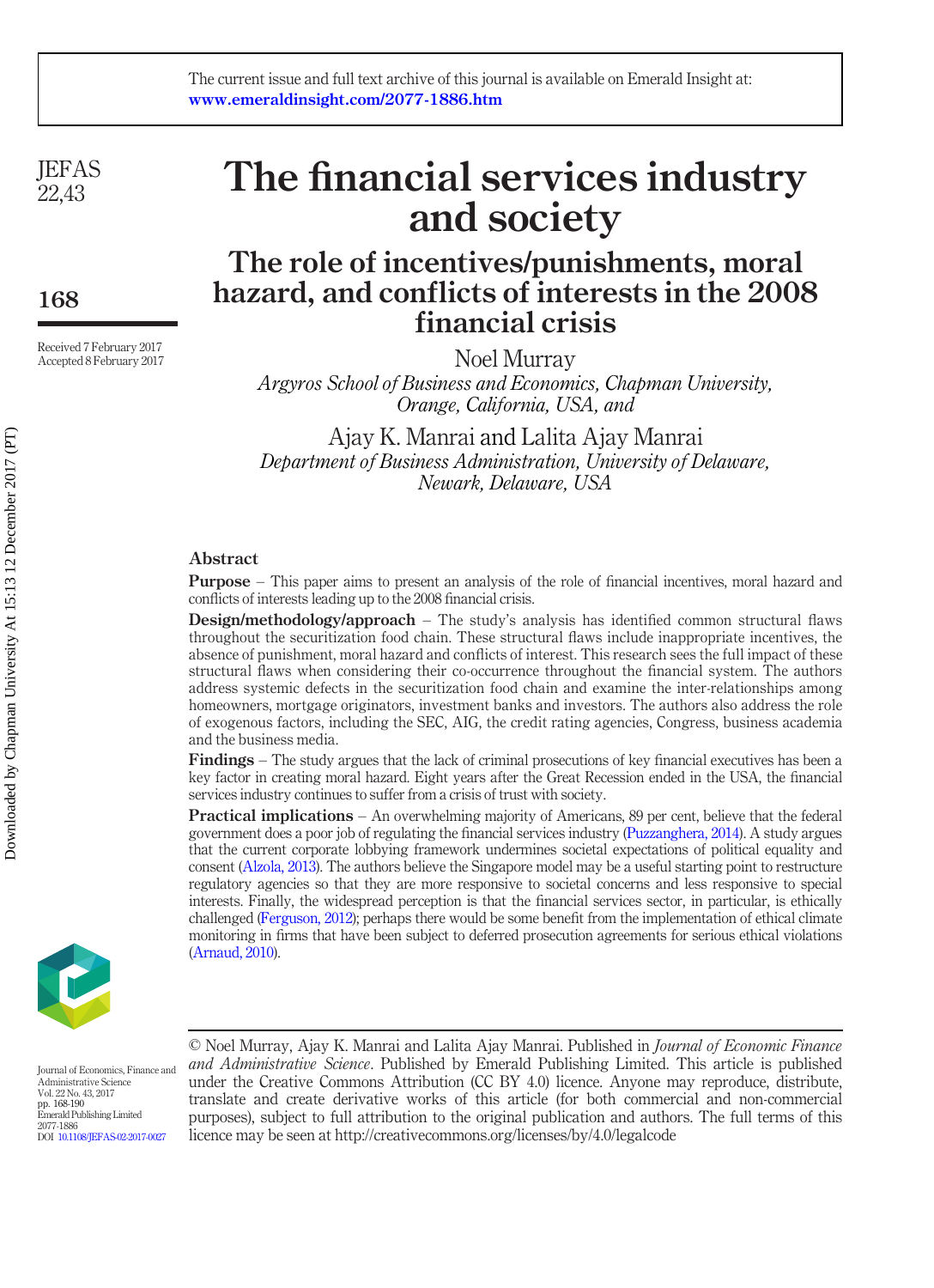**Originality/value** – The authors believe the paper makes a truly original contribution. They provide new insights via their analysis of the role of financial incentives, moral hazard and conflicts of interests leading up to the 2008 financial crisis.

Keywords Society, Financial crisis, Financial incentives, Financial services industry, Conflicts of interest, Moral hazard

Paper type Research paper

#### Introduction

It takes something more than intelligence to act intelligently (Fyodor Dostoyevsky, Crime and Punishment).

It is eight years since the Great Recession officially ended in the USA, in June 2009 [\(NBER,](#page-23-1) [2014\)](#page-23-1). No other economic event, in recent memory, has provoked such profound selfexamination in the USA of the ethical behavior of some of our most revered financial institutions. From a business and society perspective, the behavior of firms in the financial service sector has damaged confidence in society about the ethical integrity of the financial system [\(CBS/NYT, 2013\)](#page-21-3). We are now in an excellent position, thanks to details emerging from hundreds of civil lawsuits, to reflect on the causes of economic collapse and to assess the lessons learned [\(Ferguson, 2012](#page-21-1)). Although the US economy has rebounded, the recovery has been slow and uneven [\(Lee, 2014\)](#page-22-0). Median household income of US\$74,100 in 2012 lags that of 2006, when it stood at US\$93,800 [\(Bricker, 2012\)](#page-21-4). Unemployment, at 6.3 per cent in 2014, has improved relative to the Great Recession height of 9.6 per cent, but lags prerecession level of 4.6 per cent in 2007 ([Labor UB, 2014](#page-22-1)). Young people are especially pessimistic about their future, with only 39 per cent believing they will be better off financially as compared to their parents. Comparable figures for Brazil and China stand at 84 and 81 per cent, respectively ([Fry, 2013](#page-21-5)). Increasingly, young Americans are being asked to shoulder the financial burden of their college debt, with total student loan balances growing from US\$260bn in 2004 to US\$1.11tn, ten years later ([Lee, 2013](#page-22-2)). The societal impacts of the Great Recession, thus continue eight years later.

The ethics literature has produced a considerable body of research which addresses the role of particular classes of "players" in the Great Recession. These include commercial banks ([Soltani, 2014\)](#page-23-2), financial professionals (Graafl[and and van de Ven, 2011\)](#page-22-3), graduate business school education ([Huhn, 2013](#page-22-4)), stockbrokers [\(Angel and McCabe, 2013](#page-21-6)), credit rating agencies ([Scalet and Kelly, 2012](#page-23-3)), chief executive officers ([Ferrell and Ferrell, 2010\)](#page-21-7) and the business media ([Chakravartty and Schiller, 2010\)](#page-21-8). Very little research however, has focused on the relationships among key players and the co-occurrence of common structural flaws among various components of the global financial system. The focus on individual components of the financial system privileges micro-level analyses and ignores the complex relationships among government, markets and society that lead to system-wide failure. We address the call for more descriptive research to examine the interconnected roles of firms in society ([Rowley and Berman, 2000](#page-23-4)).

This paper addresses the need to examine systemic defects in the system by focusing on the financial system as a whole, and the multifaceted relationships among key players in the system. Our study also addresses the need for consolidation in ethics research by applying common conceptual frames across industry, government, media and academic sectors [\(Wood, 2000\)](#page-24-0). Much of the post-mortem analysis of the crisis in the popular press ([Reckard](#page-23-5) [and Hamilton, 2014\)](#page-23-5) and even in academic journals ([Boddy, 2011\)](#page-21-9) offers up moral assessments of various parties to the crisis. Our focus, eschews such analysis, to concentrate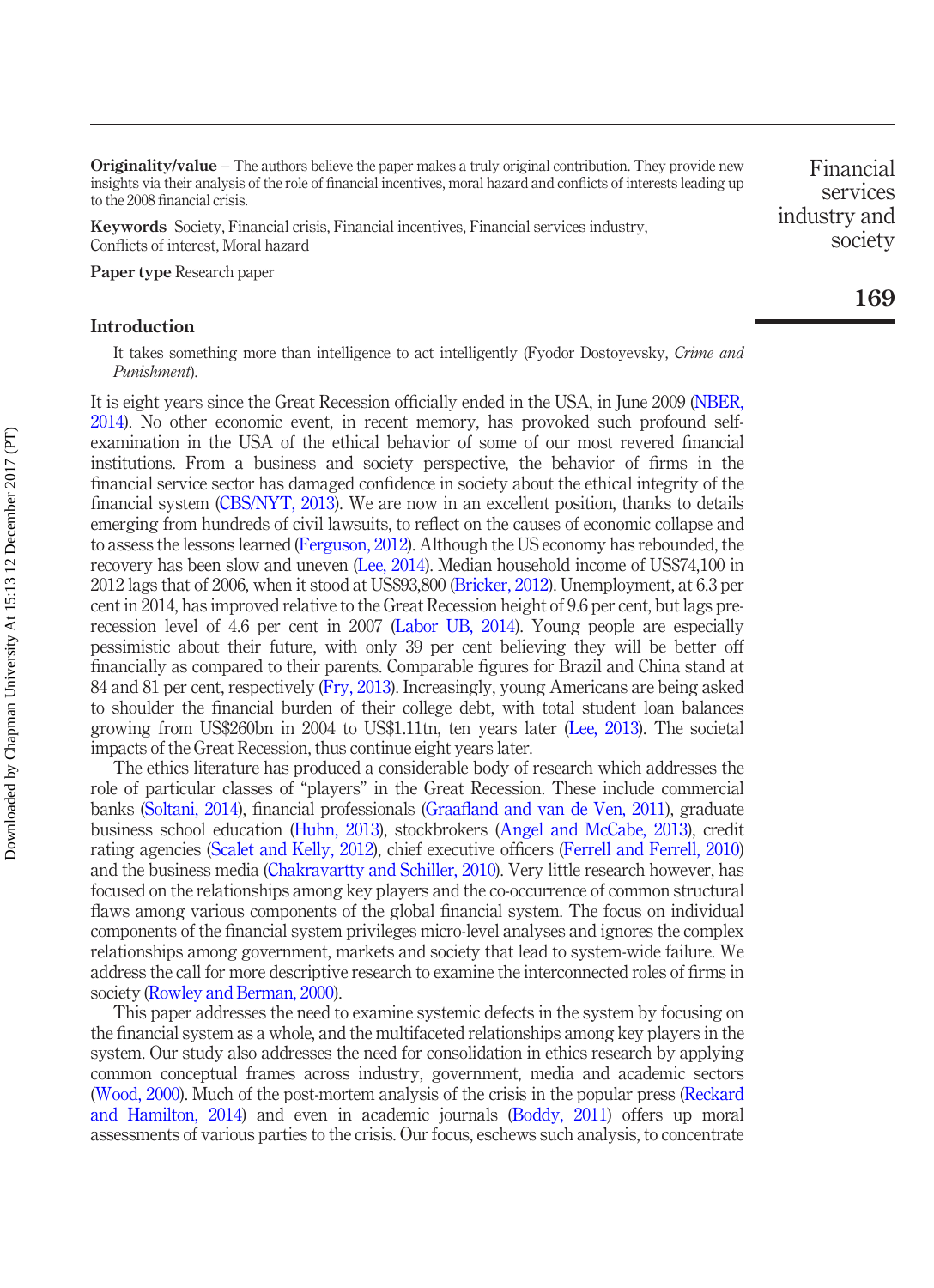on more managerially relevant factors, such as the role of incentives/punishments, moral hazard and conflicts of interest among the key players in the securitization food chain.

We address the inter-relationships among components of the "securitization food chain", i.e. homeowners, mortgage originators, investment banks and investors. We also address the role of exogenous parties, what we refer to as "key enablers", i.e. the ratings agencies, AIG, Congress, regulatory agencies, academia and business media ([Figure 1\)](#page-4-0). We approach the financial crisis from a holistic perspective, analyzing the interrelationships among parties with the goal of developing a better understanding of systemic factors leading to the financial crisis. The research study may have several academic and practical contributions beyond the financial services sector to include any context involving problematic incentives and conflicts of interests. The analysis serves as a guide to regulators and to those in corporate governance in general, on how system wide failures and perverse incentives can lead to fraudulent behavior within organizations.

We organize the paper as follows: we begin by defining key terms in our analysis, such as conflicts of interests, incentives and moral hazard. Next, we describe the securitization food chain, including its key components, homeowners, mortgage originators, investment banks and investors. We also address the role of key exogenous "enablers" including the credit rating agencies, AIG, Congress, regulatory agencies, business academia and business media. Lastly, we offer up summary conclusions and recommendations.

#### Theoretical framework: the role of incentives, moral hazard and conflicts of interest in the financial crisis

In line with objectives in the introduction, we focus on managerially relevant variables that played a key role in the development of the financial crisis. These variables include direct and indirect incentives, conflicts of interest and moral hazard. We discuss these concepts in the context of relationships outlined in [Figure 1](#page-4-0).

#### Conflicts of interest

Conflicts of interest have been identified as key variable leading to unethical behavior in some industries, including medicine ([Sah, 2013\)](#page-23-6). We adopt McDonald's definition of a conflict of interest. That is:



<span id="page-4-0"></span>Figure 1. Securitization food chain and key exogenous entities

170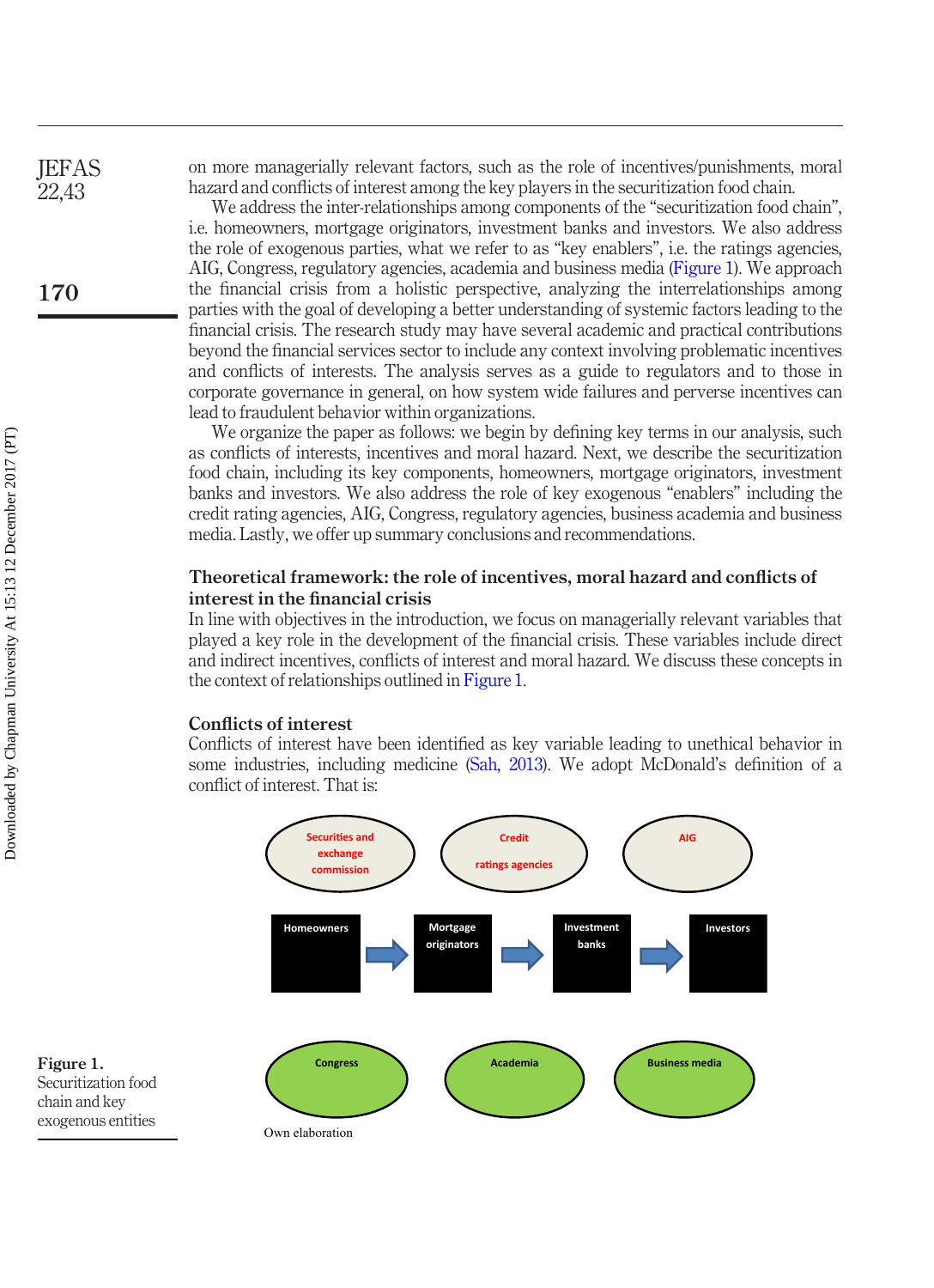a situation in which a person has a private or personal interest sufficient to appear to influence the objective exercise of his or her official duties as, say, a public official, an employee, or a professional ([McDonald](#page-22-5) et al., 2002. p. 68).

Charles Ferguson, in his Academy Award-winning documentary on the financial crisis, the Inside Job, cites several instances where conflicts of interest played a key role in the lead-up to the collapse of the financial system ([The Inside Job, 2010\)](#page-24-1). We will present evidence of conflicts of interest throughout the securitization food chain, depicted in [Figure 1.](#page-4-0)

#### Incentives/punishments

The Board of Governors of the Federal Reserve System has identified risk-taking incentives, provided by incentive compensation arrangements in the financial services industry, as a key contributing factor to the financial crisis ([Board of Governors of the Federal Reserve](#page-21-10) [System, 2011](#page-21-10)). The widespread acceptance of the Anglo-Saxon shareholder model within the financial services industry, with its emphasis on the principal-agent problem of alligning incentive compensation with share price performance, was the moral and philosophical basis for such compensation practices [\(Quinn and Jones, 1995\)](#page-23-7). The President Obama signed the Dodd-Frank Wall Street Reform and Consumer Protection Act into law on July 21, 2010. Among the Act's many provisions are new rules for incentive compensation. A large body of research in behavioral economics supports the view that proper alignment of incentives with a decision-making environment can be a powerful way to induce certain behaviors [\(Kamenica, 2012](#page-22-6)). We address the role of incentives/punishments, not only in the financial services industry, but also for all players in the securitization food chain. We identify "revolving door" as a type of indirect incentive to "look the other way" when employees, in relatively low paying regulatory jobs, are biding their time before they transition to more remunerative postions in the private sector. We see these indirect incentives as a key component of the broader process of regulatory capture.

#### Moral hazard

Moral hazard refers to a situation in which an individual or an institution is more likely to take risks because the costs that could result will not be borne by the party taking the risks [\(Dembe and Boden, 2000\)](#page-21-11). Frequently, moral hazard occurs when there is information assymetry, a situation in which a party in a transaction has more information than another, and one party is insulated from the negative consequences of the risk ([Krugman, 2009](#page-22-7)). In the context of the financial crisis, a moral hazard exits if a financial institution knows it is protected by a lender of last resort (government) and, as a result, engages in riskier investments because it believes losses will be borne by someone else ([Stiglitz, 2010](#page-23-8)). One peculiar aspect of moral hazard during the financial crisis of 2008 was the absence of criminal presecution of organizations or individuals for criminal behavior. Instead, the "punishment" was borne by way of financial penalties, payed out by organizations, at the cost of their shareholders [\(Ferguson, 2012\)](#page-21-1).

#### The securitization food chain

The securitization food chain is an industrywide supply chain for generating mortgages from homeowners and selling them to investment banks. Investment banks, in turn, repackage them into "stuctured" investments for sale to a variety of investors, including pension funds, hedge funds and other institutional investors. This supply chain integrates nearly every segment of the financial system ([Ferguson, 2012,](#page-21-1) p. 40). The invention of new financial products such as credit default swaps (CDS), collateralized debt obligations (CDO)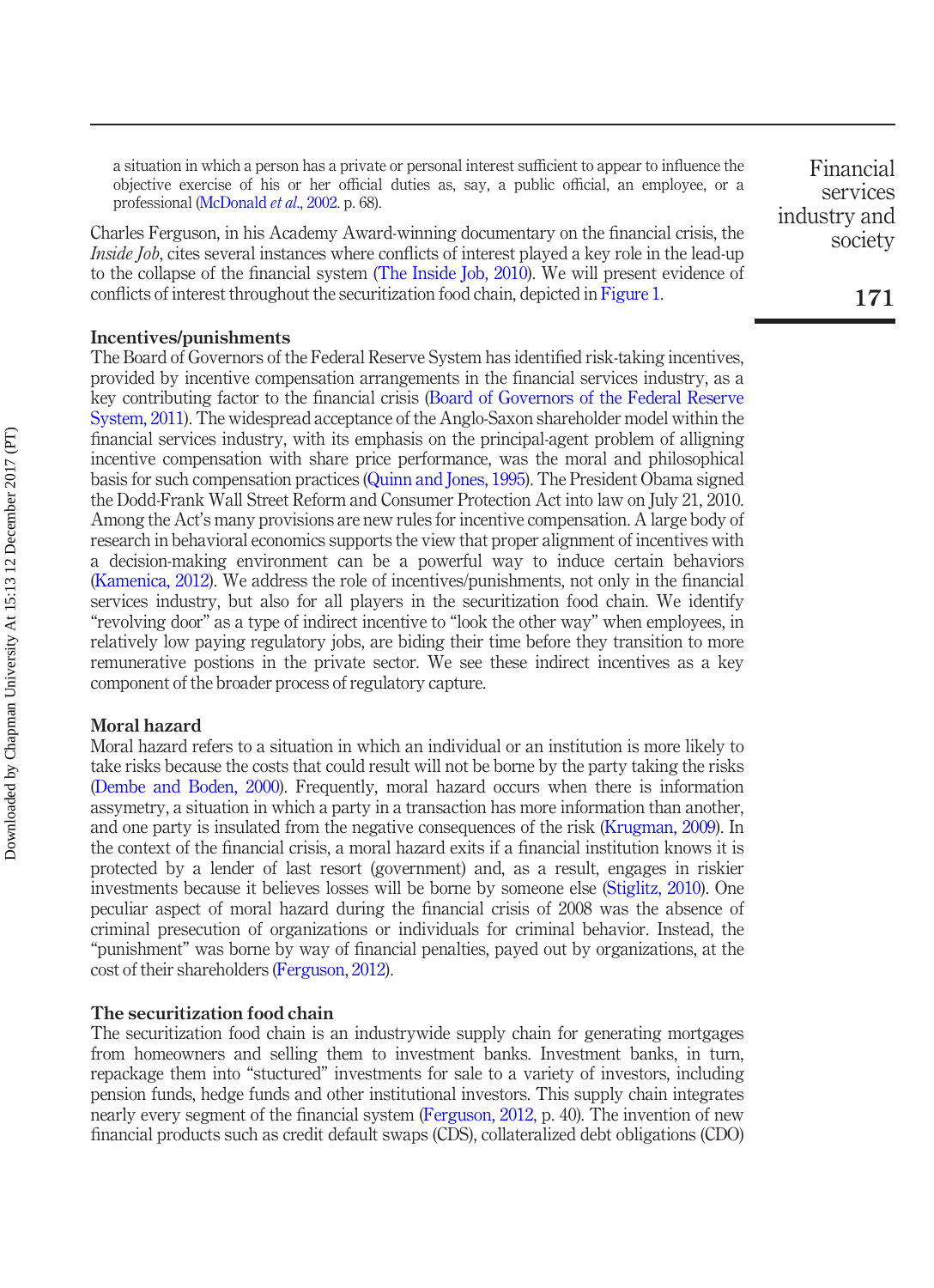and "synthetic" mortgage securities, all contributed to a complex, opaque system, wherein few understood the true dimension of the systemic risk for society. At the heart of the securitization food chain are four players: home owners, mortgage originators, investment banks and investors. The securitization food chain could not have prospered, however, with the tacit support of key exogenous players including the insurance giant AIG, the credit ratings agencies (CRA), Congress, various regulatory agencies including the Securities Exchange Commission (SEC), the Federal Reserve and the Commodity Futures Trading Commission (CFTC). Two additional "enablers" of the supply chain have have received relatively little academic attention for their role in feeding the financial food chain – academic economists, business schools and business media, including business magazines and 24-h cable business channels ([Chakravartty and Schiller, 2010\)](#page-21-8). We now address the role of financial incentives, moral hazard and conflicts of interest among each of the majors players depicted in [Figure 1.](#page-4-0)

#### Homeowners

Those on the ideological right argue that we should not neglect the role of individual responsibility and risky choices made by homeowner mortgage-holders as a contributory factor to the financial crisis ([Milan and Su](#page-22-8)fi, 2014). A competing narrative, on the left, argues that predatory financial institutions preyed on unsophisticated borrowers with complex, variable rate, subprime mortgages ([Ferguson, 2012\)](#page-21-1). Noticeably, very little research has addressed consumer decision-making for home mortgages. What were the incentives for homeowners to engage in "risky" behaviour? And why did home mortgage purchasers engage in (on reflection) such poor decision-making? What was the role of marketing in consumer decion-making?

In the run up to the crisis, advertising campaigns, such as Citigroup's "Live Richly" campaign, targeted middle-class America, urging:

[...] potential consumers not to work too hard, to not consider money be all that important, to find meaning and fun from activities that emanate from their own creativity, individuality and relationships with loved ones [...] [\(Marcus, 2005\)](#page-22-9).

Campaigns such as the Citigroup campaign played their role in urging homeowners to borrow against the increasing equity in their homes. The campaign is illustrative of how marketing is implicated in the new spirit of excess of consumerism, where disenchantment with global consumer culture is repackaged in the promise of privitized life choices [\(Chakravartty and Schiller, 2010\)](#page-21-8).

Like investment banks, consumers benefited from risky leverage of appreciating assets in an up market. The Case-Shiller US National Home Price Index doubled between 2000 and 2006, the largest and fastest increase ever recorded ([Case-Shiller, 2012](#page-21-12)). Indeed, median household net worth soared in just two years from US\$84,400 in 2004 to US\$93,800 in 2006, largely driven by increased home equity ([Lee, 2014\)](#page-22-0). Then, there was the absence of punishment. Like the mortgage originators, homeowners who criminally falsified financial information for loan application documents, faced little risk of prosecution. So widespread was the problem that, as early as 2004, the FBI issued, and heavily promoted, a warning of "an epidemic of mortgage fraud" [\(Ferguson, 2012](#page-21-1), p. 58). Eventually, all pretense of doing due diligence on the borrowers' credit worthiness was abandoned with the emergence of "NINJA loans", in which the borrower had no income, no job (and no) assets (NINJA). It is questionable whether many homeowners understood the details of some of the subprime mortgages they purchased. Robert Gnaizda, President of the Greenlining Institute in Berkeley, met with Fed Chairman, Alan Greenspan, once a year, and reported the following

**JEFAS** 22,43

172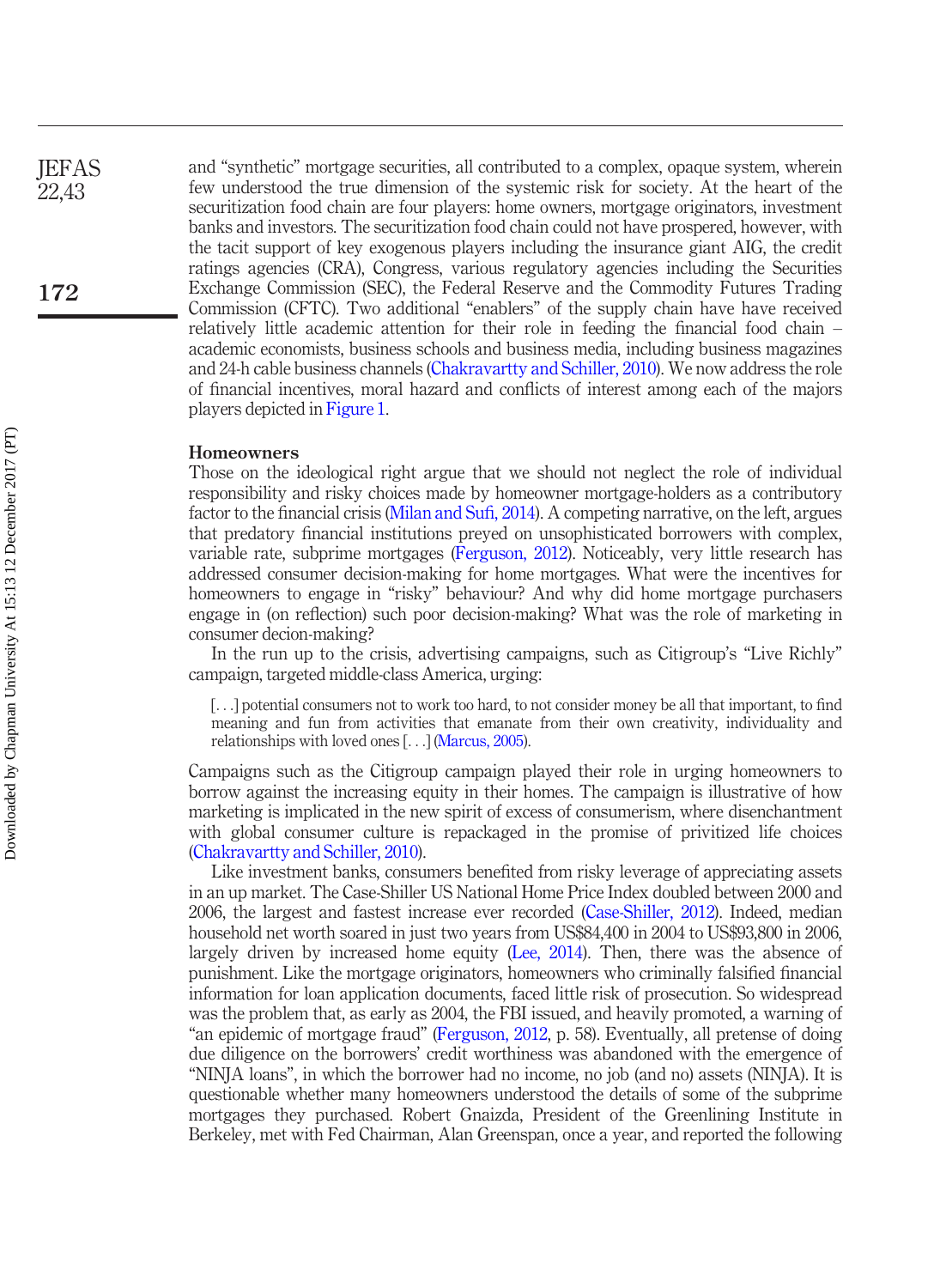conversation: "We gave him an example of Countrywide, and 150 different complex adjustable-rate mortgages. He said, "If you had a doctorate in math, you wouldn't be able to understand them enough to know which was good for you and which wasn't" ([Greenspan,](#page-22-10) [2010\)](#page-22-10).

From 2000 onward, as home values rocketed and wages stagnated, homeowners used their home equity as collateral to borrow more. This debt-financed consumption had real, if short term, economic benefits, fueling consumption-driven economic growth. Research indicates that much of the borrowing against home equity appears to have been spent on consumer goods and ill-fated improvements to homes whose values would soon plummet. Little of the borrowed money appears to have been used to pay off credit cards or invest in securities, or busineses [\(Akst, 2014\)](#page-21-13). Some mortgage holders were home flippers – speculating on buying multiple houses with no intent to occupy them, hoping, however, to flip them at a profit. The *homo economicus* perspective sees these consumers as materialistic, utility maximisers, hoping to extract maximum individual profit. In this Darwinian view of the world, homeowners who leveraged the most won. In sum, according to the homo economicus view, homeowners made an economic bet and lost.

How useful is this perspective? The account of irresponsible, profligate borrowers, feeds into centuries-old narratives, condemning borrowers on moral and religious grounds. Whatever its truth value, it has little analytical usefulness if one's goal is to redesign an economic system to prevent such a recurrence. One cannot legislate morality. One can, however, address the role of incentives that fuel such behaviour.

Unlike the Great Depression of 1929, when home debt relief was a major, if belated, response to the crisis, there appears to be little evidence that mortgage holders expected to be bailed out en mass by the federal government. Indeed, the tendency in the media to demonize overextended homeowners probably contributed to the muted response by the federal government to bail out homeowner debtors in the same way that the financial services industry was bailed out [\(Milan and Su](#page-22-8)fi, 2014). The behavior of home owners, therefore, does not seem to fit the definition of moral hazard; they could not reasonably believe that any other party would shoulder the expense of bailing them out. The financial incentives to take out mortgages were strong; a decade of Chinese purchases of US securities and a low interest policy of the "Greenspan" Federal Reserve made mortgages cheap. Tax incentives on mortgage interest expense, and an absence of punishment for lying about income on loan applications – a federal offense – all conspired to incentivise the "gold rush" to acquire ever larger mortgages. These financial incentives were clothed in a national ideology promoting a home ownership culture. The ideology was perhaps best championed by President George Bush, who famously stated on October 15, 2002, "you don't have to have a lousy home, the low income earner can have just as nice a home as anyone else" ([The](#page-24-1) [Inside Job, 2010](#page-24-1)). On the left, the Community Reinvestment Act of 1977, contributed to the creation of a subprime market, and was seen as a way to encourage home ownership among minorities and low income groups.

To fully inderstand the behavior of homeoweners, one must look to the role another key player in the securitization food chain; the mortgage originating sector for high pressure, deceptive and often illegal, sales practices.

#### Mortgage originators

The mortgage origination business underwent a dramatic restructuring in the 1980s. For decades, banks made home loans according to the "originate and hold" model. The bank that originated the mortgage held the mortgage. Thus, banks had a powerful financial incentive to do due dilligence on the borrower's ability to pay back the loan over the duration of the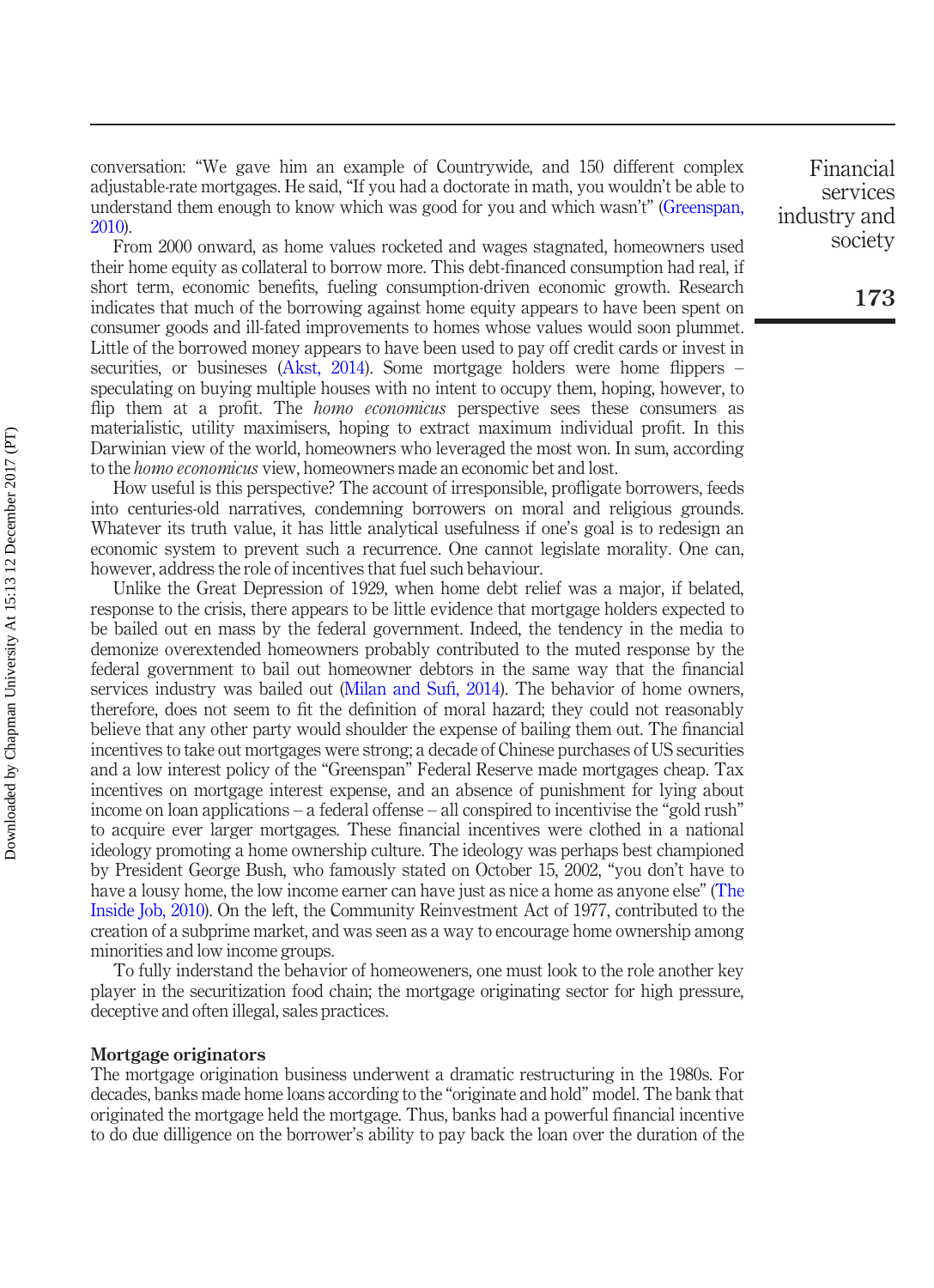mortgage. The new model "originate and distribute", quickly dubbed "securitization', pooled illiquid assets, like mortgages and transformed them into liquid assets that were tradable on the open market. These financial innovations were called mortgage backed securities (MBS). The new financial incentives for the mortgage originator were very different from the old "originate and hold" model. The primary economic incentive under the new "originate and distribute" model is to hold the mortgage for as little time as possible, before unloading it to the next player in the securitization food chain.

Each sale gives the mortgage originator more money with which to make more loans; it has little incentive to monitor the underlying risk of the mortgages it originates. In principle, the originate and distribute model works well so long as investors can accurately assess the risk inherent in the securities ([Roubini and Minh, 2010\)](#page-23-9). A transparent process facilitates risk assessment; an opaque, complex and fraudulant process frustrates due diligence.

Among the goals for regulation of any market are, first, to maintain market confidence, second, to secure an appropriate degree of protections for consumers and investors and, third, to reduce the extent to which a regulated entity can be used for a purpose connected with the crime. Remarkably, the mortgage origination business was largely unregulated. With the benefit of eight years of hindsight since the economic recovery officially began, we now have a large body of new information to shine a light on the inner workings of the mortgage origination business, thanks largely to information revealed in civil lawsuits among the parties for recovery of fraudulently obtained money.

Extensive evidence of unethical and sometimes, outright fraudulent behavior, in the mortgage origination sector, is revealed in recent civil lawsuits. Perverse incentives appeared to play a crucial role in many of these cases, including the following [\(Ferguson,](#page-21-1) [2012](#page-21-1)):

- Payments by lenders to mortgage brokers based on "yield spread premiums". These incentives effectively functioned as inducements for pushing borrowers into the most expensive loans possible.
- Negative quality control. There was widespread evidence of covert strategies by senior executives at mortgage originators to emasculate in-house risk management and quality control functions. The muting of risk management appears to have been motivated by incentives that rewarded high-yield loans regardless of risks, and to cover up risks that were identified.
- The proliferation of deceptive loan structures and sales practices. More than 30 per cent of all homeowners receiving subprime loans during the lead-up to the financial crisis actually would have qualified for a prime loan.
- Widespread fraudulent deception committed against immigrants with poor English and weak financial skills who were misinformed about the contents of their loan documents. The incentives to prey on immigrants were strong as this group was unlikely to report malfeasance to the police.The FBI reported that "80 per cent of all reported fraud cases involve collaboration or collusion by industry insiders" ([US](#page-24-2) [Department of Justice Federal Bureau of Investigation, 2005,](#page-24-2) p. D1).
- CEOs of mortgage origination companies were aware of and incentivised the origination of loans they knew were likely to fail. At one company, the CEO made a presentation to their Board stating that their goal "was to achieve 82 per cent higher risk originations by 2008", while internal reviews of one of their high-production centers revealed that 58 per cent of loans reviewed were found to have high levels of fraud. The managers of the unit involved were not disciplined, and investors were

174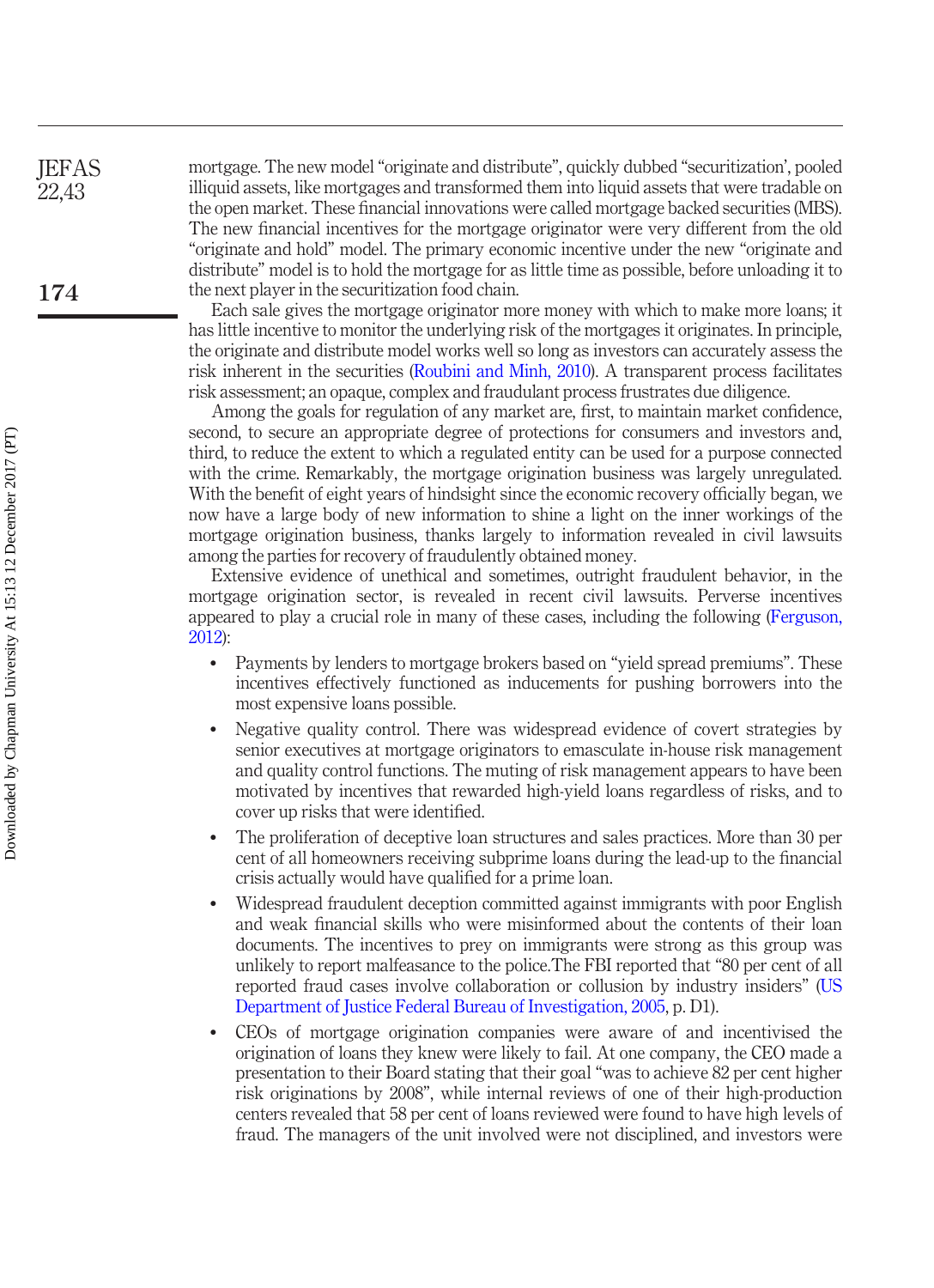not notified that the loans they had purchased from these centers contained fraudulent documentation.

 CEOs and senior executives presented false statements to investors, auditors and the public, both during the bubble and afterward, as their firms started to collapse.

While the above examples point to a case of systemic unethical practices and widespread fraudulent behavior in the mortgage origination sector, evidence also suggests that they were often abetted by auditing firms who "looked the other way". The auditing firms showed "professional negligence" and investment banks continued to demand higher yielding loans from higher-risk originations. Investment banks were little concerned with the long-term performance of the collateralized debt obligations (CDOs) or evidenced much fiduciary concern for the welfare of their investor customers ([Ferguson, 2012\)](#page-21-1).

In the case of mortgage originators, there appears to be strong evidence that problematic incentives drove behavior that was frequently unethical, and often fraudulent. The lack of regulatory oversight, and the absence of civil or criminal litigation, all functioned to create a moral hazard at both an organizational and individual level. As there was no meaningful professional certification among mortgage originators, there was little opportunity for professional ethical indoctrination as is the case in other professional fields fields. At the organizational level, the risks associated with non-performing loans was not borne by the loan origination companies themselves under the "originate and distribute" model, but, instead, got passed along the securitization food chain – a classic case of moral hazard. At the individual level, those employees who offloaded risky, but profitable, subprime loans to "dupes" suffered no meaningful consequences when the home loans failed. Individual mortgage originators face little prospect of criminal prosecution or internal organization censure for criminal doctoring of loan documents.

More broadly, the above analysis of he mortgage origination industry points to the contested nature of corporate social responsibility (CSR) and the incompatibility of moral and governance frameworks within an industry not known for professional ethics training of its employees [\(Mitnick, 2000](#page-23-10)).

#### Investment banks

Critical reviews of the CSR literature have called for more descriptive research on how firms' roles in society are shaped in the interactions between firms and their stakeholders ([Grif](#page-22-11)fin, [2000\)](#page-22-11). We address these roles by examining a number of questions. Why did investment banks so aggressively incentivise unethical, and sometimes, fraudulent behavior for their partners, the mortgage origination companies? Why would they seek loans that would have a high probability of failing? Was this a simple case of information assymetry, whereby only the mortgage origination companies truly knew the poor quality of their home loans? Answers to these questions are necessary before we can understand the role of CSR in the financial services sector.

The role of incentives at investment banks was more complex than the case at the mortgage origination companies. First, there was at least an implicit assumption that investment banks had a fiduciary duty to act in the best interest of their customers and counter parties. Second, some investment banks were so big, and so integrated into the global financial system, that their failure posed the threat of systemic global financial collapse. In other words, they were "too big to fail".

Subprime home loans had higher interest yields and, therefore, could be packaged and sold more easily to institutional investors, so long as they continued to receive AAA, the highest quality investment grade from the CRA. Investment banks rarely held onto these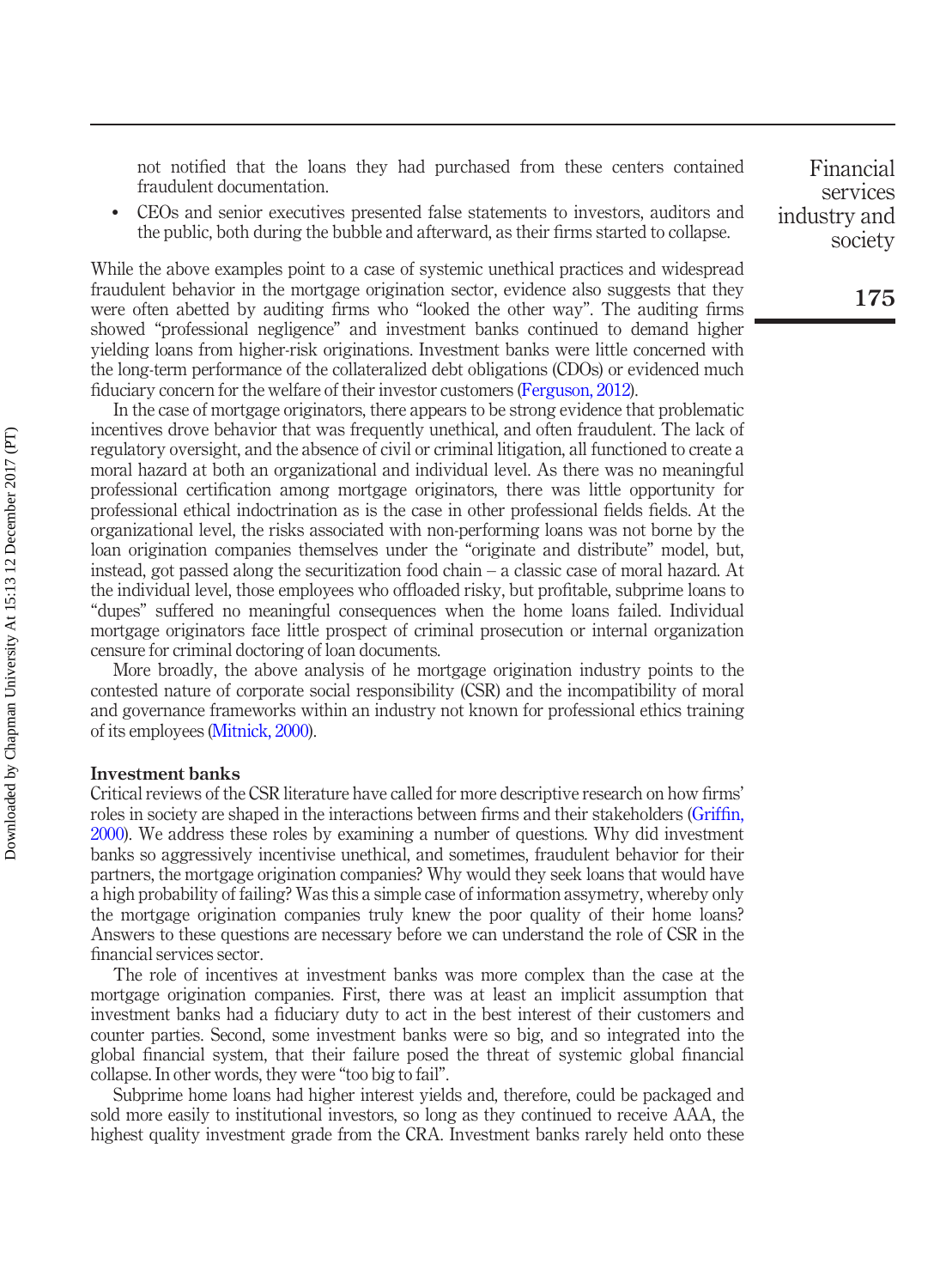CDOs for longer than one or two months, before offloading them onto investors; consequently, their risk was limited to this brief holding period. Investment banks had an incentive to source subprime loans over prime, and to pass the economic incentives down the securitization food chain. Evidence from civil lawsuits shows that internal investigations at investment banks revealed the extent of the problem with the quality of loans sourced, and that many loans clearly violated their own internal risk standards. When given a choice to reject these mortgages, or ignore their internal standards, investment banks invariably chose the latter ([Ferguson, 2012,](#page-21-1) p. 100).

Stockbrokers have a legal and ethical requirement to recommend only "suitable" investments to their customers, but contrary to popularly held beliefs before the crisis, most brokers do not have a stricter, legal fiduciary duty to their customers [\(Angel and McCabe,](#page-21-6) [2013](#page-21-6)). This was but one of the many examples of information assymetry that existed between agents of investment banks and customers who bought CDOs. The information assymetry created a moral hazard for the investment banks' agents, as they were insulated from civil lawsuits based on alledged violations of fiduciary duty to investors. Brokerage firms often have numerous conflicts of interest with their customers in that products that pay the highest commissions may not be the best ones for their customers. Comissions create powerful incentives for the entire securitization food chain but at the same time produce conflicts of interest – a type of ethical pollution. It is doubtful that most customers are aware of the extent of these conflicts of interests, thus creating a classic assymetry of information. Given that the CDO market is more complex and less transparent than the equity market, the information assymetry works against efficient markets.

A second issue of incentives concerns the role of executive compensation. Many believe that excessive executive compensation and flawed incentive compensation practices can at least be partly blamed for the imprudent risk-taking that helped spark the economic crisis [\(Grant Thornton, 2014\)](#page-22-12). The bonus culture mentality of the investment banks was born out of an attempt to address the age-old principal-agent problem. To align compensation of agents (executives) more directly with the interests of principals (shareholders), bonuses were used to reward executives for actions that maximised profitability. This is standard practice in corporate America. The incentive problem at investment banks, however, was the mis-aligned timing of incentives versus performance; cash bonuses were awarded based on short-term profits, but there were no penalties for long-term losses. Consider the basic bet: you make an extra US\$10m a year by making high-risk, high-reward bets, but you put your financial institution at risk. If the institution fails, shareholders pay the bill. If your institution is too big to fail, tax payers pay the bill. The bet is frought with moral hazard. The problem with bonus-heavy incentives was particularly acute at investment banks. This was because many employees below the level of top executive positions were engaged in activities sufficiently risky to expose their institution to material financial loss, e.g. traders with large position limits relative to the bank's overall risk tolerance [\(Board of Governors of](#page-21-10) [the Federal Reserve System, 2011](#page-21-10)). Similarly, groups of emplyees who are subject to similar incentive-based compensation arrangements may, in the aggregate, expose a financial institution to a material amount of credit risk (note this was wisespead in the loan origination business).

The systemic risk posed by these incentive structures was described in 2005, by Raghuram Rajan, then the chief economist of the International Monetary Fund. He delivered a paper at the annual Jackson Hole Symposium, the most elite banking conference in the world. Rajan's paper focused on incentive structures that generated huge cash bonuses based on short-term profits, but which imposed no penalties for later losses. Rajan argued

176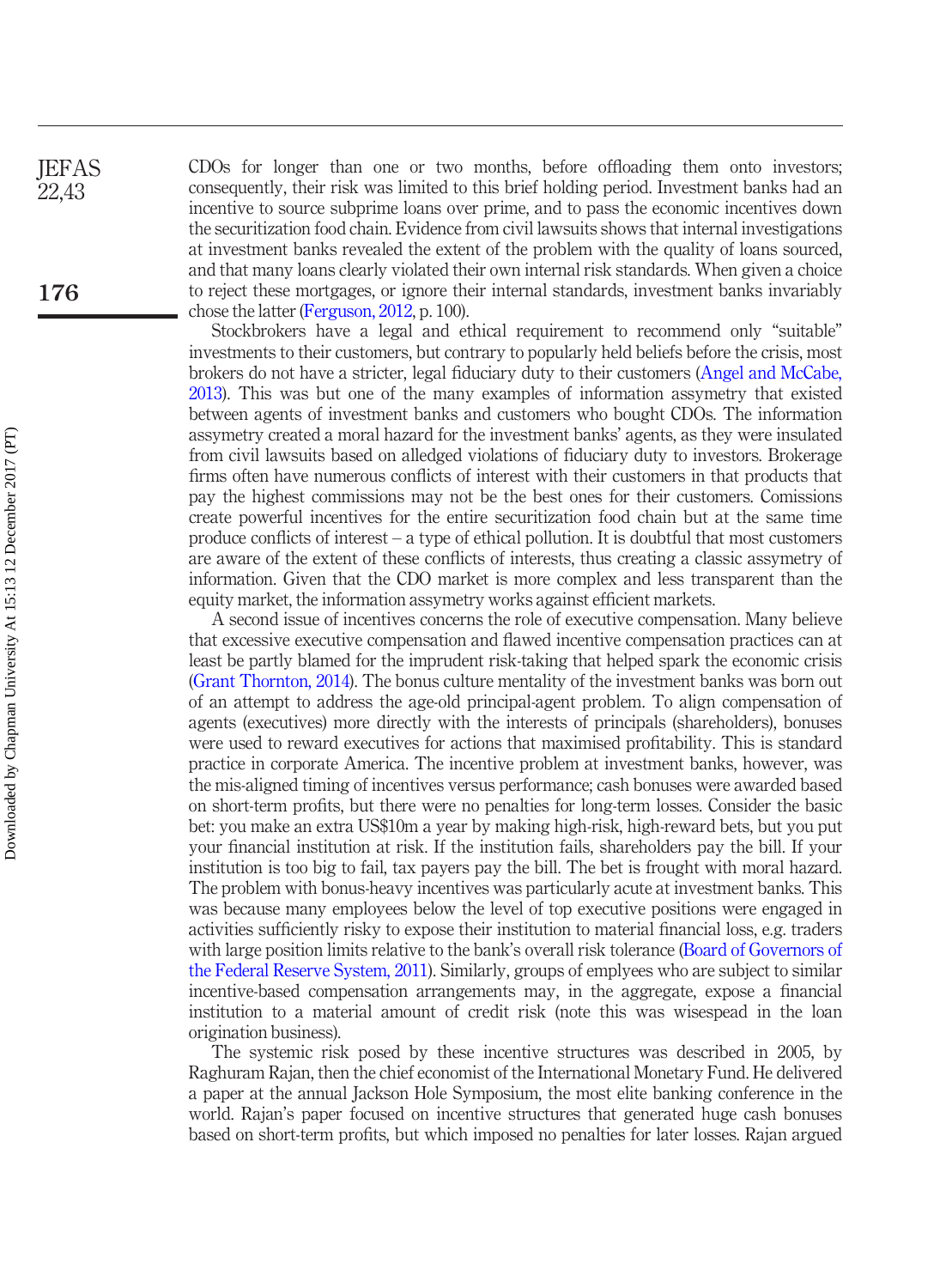that these incentives encouraged bankers to take risks that might eventually destroy their firms, or even the entire financial system [\(2006\)](#page-23-11). Raghuram later added:

It's very easy to generate performance by taking on more risk. And so what you need to do is compensate for risk-adjusted performance. And that is where all the bodies are buried [\(2010](#page-23-12)).

There have been some proposals to address the incentive problem at investment banks. Among them include the need to [\(Board of Governors of the Federal Reserve System, 2011](#page-21-10)):

- make risk adjustments to the amount of incentive compensation award for an employee to take into account the risk the employees' activities may pose to the organization;
- defer a portion of the incentive compensation awards;
- identify key employees for whom incentive compensation arrangements may pose a threat to the organization's safety; and
- involve risk-management and control personnel when designing incentive compensation arrangements.

Perhaps a more radical approach to executive compensation is warranted in light of increasing evidence that the favored tools of regulators and shareholders – deferral and often complex long-term incentive structures – may not produce the hoped-for results ([PWC,](#page-23-13) [2012\)](#page-23-13). A PWC survey of global senior executives in the financial services sectors shows that only a limited number of executives are motivated by highly leveraged and volatile pay packages. The same survey found that participants believed that pay is as much about fairness and recognition as it is about incentives. The exclusive focus on share price incentive models of executive compensation may potentially blind us to viable alternatives to organizing the relationship between the investment banking industry and society [\(Matten](#page-22-13) [and Moon, 2008](#page-22-13)).

In sum, when one evaluates behavior in the investment bank sector, problematic incentives, moral hazard and conflicts of interests (exacerbated by information asymmetries) appear to play a large role in executive decision-making. The actions undertaken by investment banks in constructing risky CDOs, on a base of shaky subprime mortgages, however, would not have worked were it not for the cloak of legitimacy provided by the CRAs. Without the AAA seal of approval from the CRAs, the banks could not have sold these CDOs to institutional investors. Next, we examine the role of incentives, conflicts of interest and moral hazard at the exogenous entities, beginning with, CRAs.

#### Exogenous entities

#### Credit rating agencies

The CRA industry operates as a specialized information market whose product serves as a public good. CRAs evaluate securities issued by firms and governments to determine the likelihood that the issuer will repay the debt. CRAs use their proprietary models to provide a single rating, such as AAA or Aaa, to represent the creditworthiness of firms. Many investors relied on these ratings, and for institutional investors, the expert opinion functioned as authorized seals of approval ([Steven and Kelley, 2012](#page-23-14)). Additionally, CRAs advise issuers of CDOs how to package their debt instruments to receive a favorable rating. Investment banks, in turn, rely on these ratings to attract investment buyers ([Rom, 2009\)](#page-23-15). Few would argue that the CRA performed their function adequately in the lead-up to the financial crisis. In the span of a couple of months, in 2008, previously AAA-rated bonds fell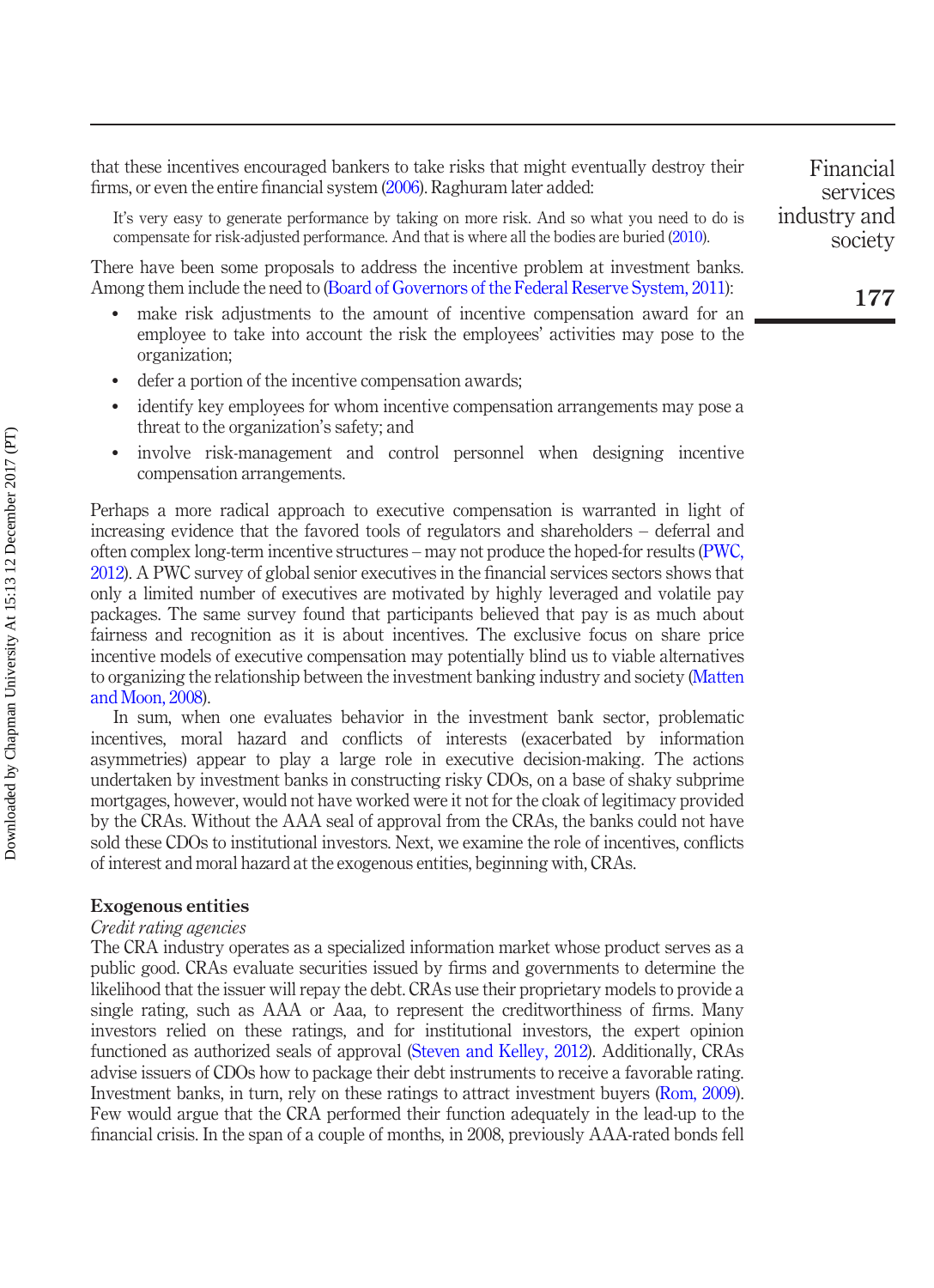into junk status to the tune of US\$14tn. Days before AIG was bailed out by the government, it had received AA ratings from the CRA.

> The CRA industry is regulated by the Securities and Exchange Commission (SEC) whose responsibility, for the CRAs, is to ensure the quality of ratings and prevent conflicts of interests. By its criteria, the SEC failed in its supervisory role over the CRAs. The CRAs illustrate the presence of conflicts of interest, problematic incentives and moral hazard.

> The issuer-pay compensation model creates a prima facie case of conflict of interest. The problem is confounded when CRAs offer consulting services to bond issuers on how to design CDOs to get specific ratings. The conflict of interest arises if the CRA privileges the satisfying of client interest over the provision of accurate ratings. The consulting conflict of interest arises when the CRA receives significant fees for consulting services on how to package securities that they will later rate. The conflicts of interests between lucrative revenues verus accurate rating creates an environment where "tying" and "notching" are likely to occur. Both of these activities are explicitly proscribed by the SEC, but there appears to have been little attempt at enforcement [\(Coskun, 2008](#page-21-14)). Before the unravelling of the crisis, many investors believed that the CRAs had a legal obligation to provide accurate ratings. As the crisis unfurled, many were dismayed to find that the CRAs "analysis" was insulated from lawsuits via first Amendment, free speech protection; the "analysis" represented nothing more substantial than their "opinions". The "free speech" protection for the CRA effectively functioned as a moral hazard, ensuring that the CRAs would bear no legal – and in turn, no financial – consequences for their inflated ratings. The impact of the moral hazard was all the greater for the extent of the information assymetry that existed between corporate lawyers of CRA and the outside investors. The conflicts of interest built in to the issuer-pay model ensured that the financial incentives for the CRAs rewarded behavior that tailored pleasing ratings to their customers at the expense of accurate information for the investor. Another aspect of conflict of interest is the concept of the "revolving door". The movement of individuals from the CRA to investment banks, often at multiples of salaries, sometimes to institutions whose CDOs they had previously rated, creates an additional conflict of interest and indirect incentive to "look the other way" when tasked with rating future employers' securities. Staff at CRA know that their future career prospects are often at stake when they evaluate securities from customers. Because CRA produce a public good, the combination of conflicts of interest and distorted incentives served to create a "captured agency". A captured agency occurs when a regulatory agency, created to act in the public interest, instead advances the commercial concerns of a particular group ([Lee, 2006](#page-22-14)). As such, it represents a case of government failure because it creates an opening for firms to behave in ways injurous to society (e.g. producing negative externalities). Strier recommends that the federal government prohibit the issuer-pay model, ban CRA from rating issues from the same client for more than five years, and from consulting on the design of any issue it rates [\(Strier, 2008\)](#page-24-3). The SEC, with input from the CRA industry, is currently evaluating the best response to regulating the the CRAs.

#### Securities and exchange commission

The SEC, along with the Federal Reserve (Fed) and the Commodity Futures Trading Commission (CFTC), is one of a number of regulatory institutions whose statutory role includes the assurance of the efficient functioning of the financial services market and the protection of investors. The SEC, in particular, has come in for substantial criticism for its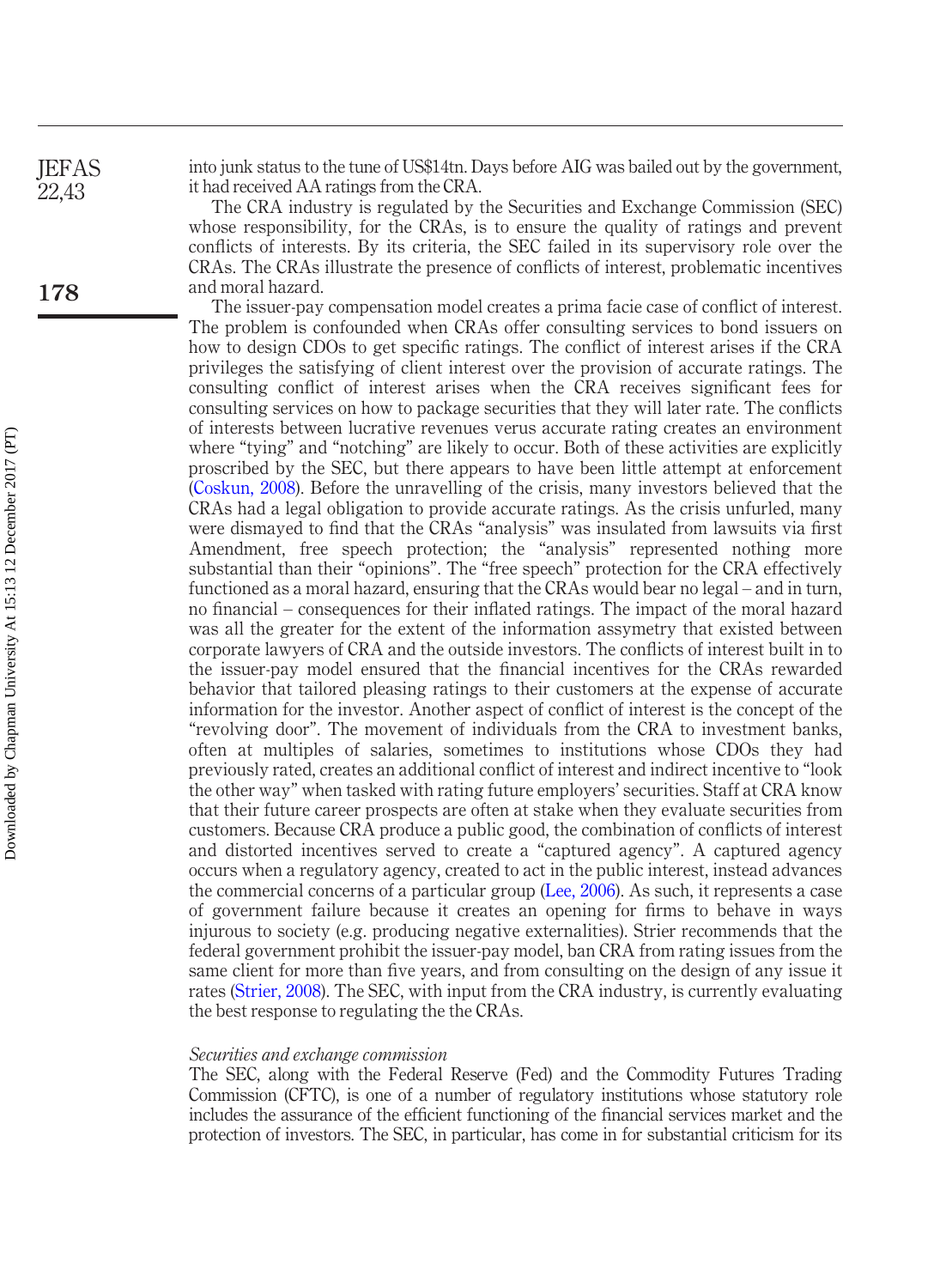failure to live up to its statutory mandate in the lead up to, and the subsequent unfolding of the financial crisis. Among the criticisms levelled at the SEC, include conflicts of interest, revolving door policy, insufficient financial incentives to hire and maintain highly qualified staff; all attributes that point toward regulatory capture. Harry Markopolos, a financial analyst who spent more than a decade giving repeated warnings of fraud to the SEC regarding Bernie Madoff, has called the agency "nonfunctional captive to the industry" ([Pressman, 2009\)](#page-23-16). Significant conflicts of interest arise over the SEC's revolving door between staffers and the firms they regulate. The list of officials who have left the SEC for lucrative jobs in the private sector and who have sometimes returned to positions in the SEC, is long. This latter trend, referred to as "opposite revolving door", is particularly troublesome because it heightens the concern that the conflict of interest could bias SEC oversight and undermine public confidence. A second manifestation of the revolving door has been the political appointments of former industry executives into positions of significant influence over regulations that relate to their former firms ([POGO, 2011\)](#page-23-17). Some of these concerns could be addressed by strengthening post-employment restrictions.

One way to ensure a regulatory agency does not, or is incapable, of fulfilling its mandate, is to starve it of sufficient resources to do its job. The SEC has been described as underpaid and understaffed [\(Ferguson, 2012](#page-21-1)). The provision of sufficient resources to the SEC to enable it to fulfill its statutory mandate is the responsibility of Congress. One model that could address some of concerns noted above is the so-called Singapore model, whereby senior regulatory officers are paid market wage rates comparable to remuneration in the financial services industry. Lee Hsien Loong, Prime Minister of Singapore, has argued that incentives are needed to ensure that public service is not so great a sacrifice that capable people do not care to serve in it [\(Loong, 2012](#page-22-15)). Nouriel Roubini, economics professor at NYU, put it more directly, "people charged with overseeing the stability of the global financial system should reasonably be paid more than a receptionists at Goldman Sachs" ([Roubini and Minh, 2010](#page-23-9), p. 220). Singapore was not subject to excessive financial leverage of its institutions, being more tightly regulated, and thus largely survived the financial portion of the crisis unscathed (it did not escape other collateral effects of the crisis such as the drop in world demand for its exports).

The harshest criticism admonishes the SEC for its failure to prosecute allegations of widespread criminal behavior in the financial services industry [\(Ferguson, 2012](#page-21-1)). The lack of meaningful individual penalties for criminal wrongdoing has led to a cascading series of allegations that financial services firms are "too big to fail" or "too big to prosecute" or "too big to jail" or "too big to bar" ([Lynch, 2014\)](#page-22-16). During the Savings and Loan (S&L) crisis of the 1980s, a crisis that "only" cost the taxpayer US\$124bn, thousands of S&L executives were prosecuted and hundreds went to jail. As of mid-2014, no senior executive, directly involved with the crisis, has been criminally prosecuted. The statute of limitations runs out for many by the end of 2014. The allegations of criminal wrongdoing in the financial services industry include securities fraud, accounting fraud, honest services violations, bribery, perjury, making false statements to federal investigators and Sarbanes-Oxley violations (certifying false accounting statements) [\(Ferguson, 2012,](#page-21-1) pp. 190-207). Failure to prosecute criminal behavior leads to moral hazard. Often firms have been willing to pay large sums to lock up deferred prosecution agreements, at shareholder expense, to avoid "uncertainty" and personal embarrassment [\(Bloomberg Businessweek, 2014\)](#page-21-15). In Stiglitz's view, investment banks view fines as a cost that is outweighed by the potential profit generated by the actions being sanctioned ([Stiglitz, 2010\)](#page-23-8). Absent individual prosecutions for criminal behavior, agents face a moral hazard, with the cost borne by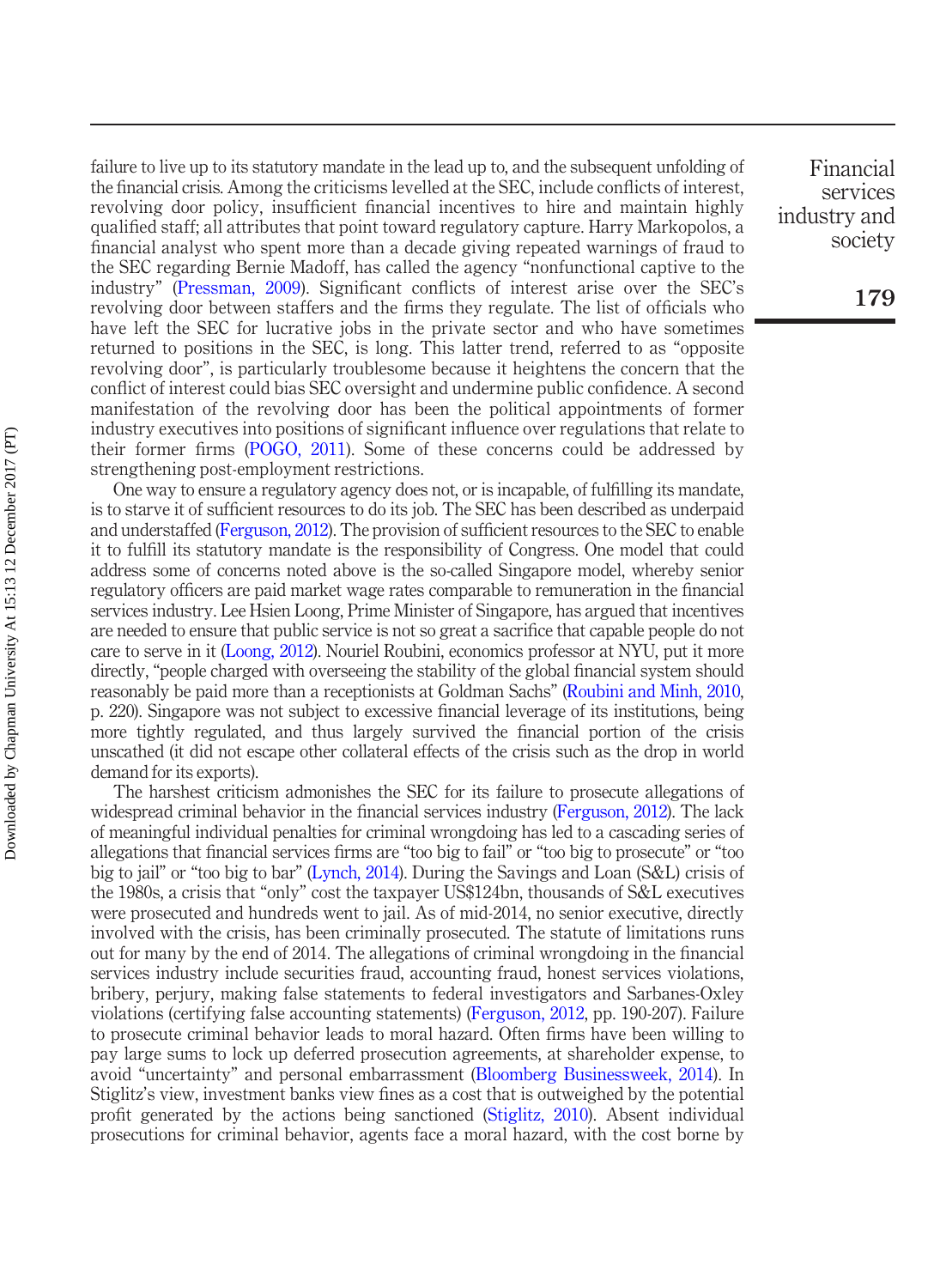principals (shareholders) and society. Unless there is specter of jail time and a personal reputation hit, there is little reason to fear retribution from the law. Prosecutors with limited resources, no matter how dedicated to duty, find it difficult to avoid being seduced by negotiated settlements and the fiction of victory. Unless prosecutors face sanctions for failure to get individual criminal convictions where criminal fraud has occurred, they too, face a moral hazard. **JEFAS** 22,43

#### AIG

Perhaps no single private institution played a more critical role in the financial collapse than AIG. AIG is a multinational insurance company, which specialized in selling insurance on events – such as the bankruptcy of an investment bank – that were unlikely to occur in any given year. In the short run, betting huge amounts of money insuring against catastrophes yielded large revenues and bonuses at AIG. AIGFP, a London subsidiary of AIG, insured over \$500 billion dollars of CDOs against default with CDS. Because credit default swaps were unregulated, AIG did not have to put aside any money to cover potential losses, and chose not to purchase reinsurance to hedge against that risk. For investors who owned CDOs, credit default swaps worked like an insurance policy. An investor who purchased a credit default swap paid AIG a quarterly premium. If the CDO went bad, AIG promised to pay the investor for their losses. Unlike regular insurance, speculators could also buy credit default swaps from AIG to bet against CDOs they did not own. AIG used collateral on deposit to buy MBS. When the value of these MBS began to plummet as the crisis in the mortgage market unraveled, AIG had to pay out insurance claims and had to replace losses in its collateral accounts [\(Greenberg and Cunningham, 2013](#page-22-17)). The resulting liquidity crisis, and imminent bankruptcy, forced the Fed to step in to provide US\$85bn in liquidity so that AIG could honor its credit default swap trading partners. In the end, the inevitable happened, and when AIG failed, the consequences for these excessive risks were borne by someone else – the US taxpayer.

The AIG case represents a clear case of moral hazard and the challenge represented by what economists call the principal-agent problem [\(Roubini and Minh, 2010](#page-23-9)). For largescale institutions such as AIG, the principals (shareholders and board of directors) must employ agents (managers) to serve their best interests. Agents invariably know more about what is happening at the company (asymmetric information) than principals who may pursue their own self-interest to destructive effect. The challenge is how to structure incentives so that agents do not use the firm's resources to place outsize, risky bets, to maximize their bonus and risk destruction of the firm. In the case of AIG, it was the actions of a relatively small number of individuals, based in London, which brought the ruin of a company, and a global financial system to the brink of collapse. The principals at AIG were not ignorant of the risk posed by the London office of AIGFP. In 2007, AIG's auditors raised warnings. One of them, Joseph St. Denis, resigned in protest after Joseph Cassano, head of AIGFP, repeatedly blocked him from investigating AIGFP's accounting. As was the case in the mortgage origination sector, AIG and investment banks frequently looked the other way when risk management or internal auditors questioned risk exposure.

One might expect that shareholders would be highly motivated to prevent such destructive behavior since they are ultimately the owners. However, as Roubini and others have pointed out, shareholders of financial firms often do not have so much skin in the game, as these firms rely so heavily on borrowed money to finance their operations than do firms in the non-financial sector. Absent engaged shareholders, one is left with unsecured creditors of banks and other financial institutions to impose market discipline. However, the

180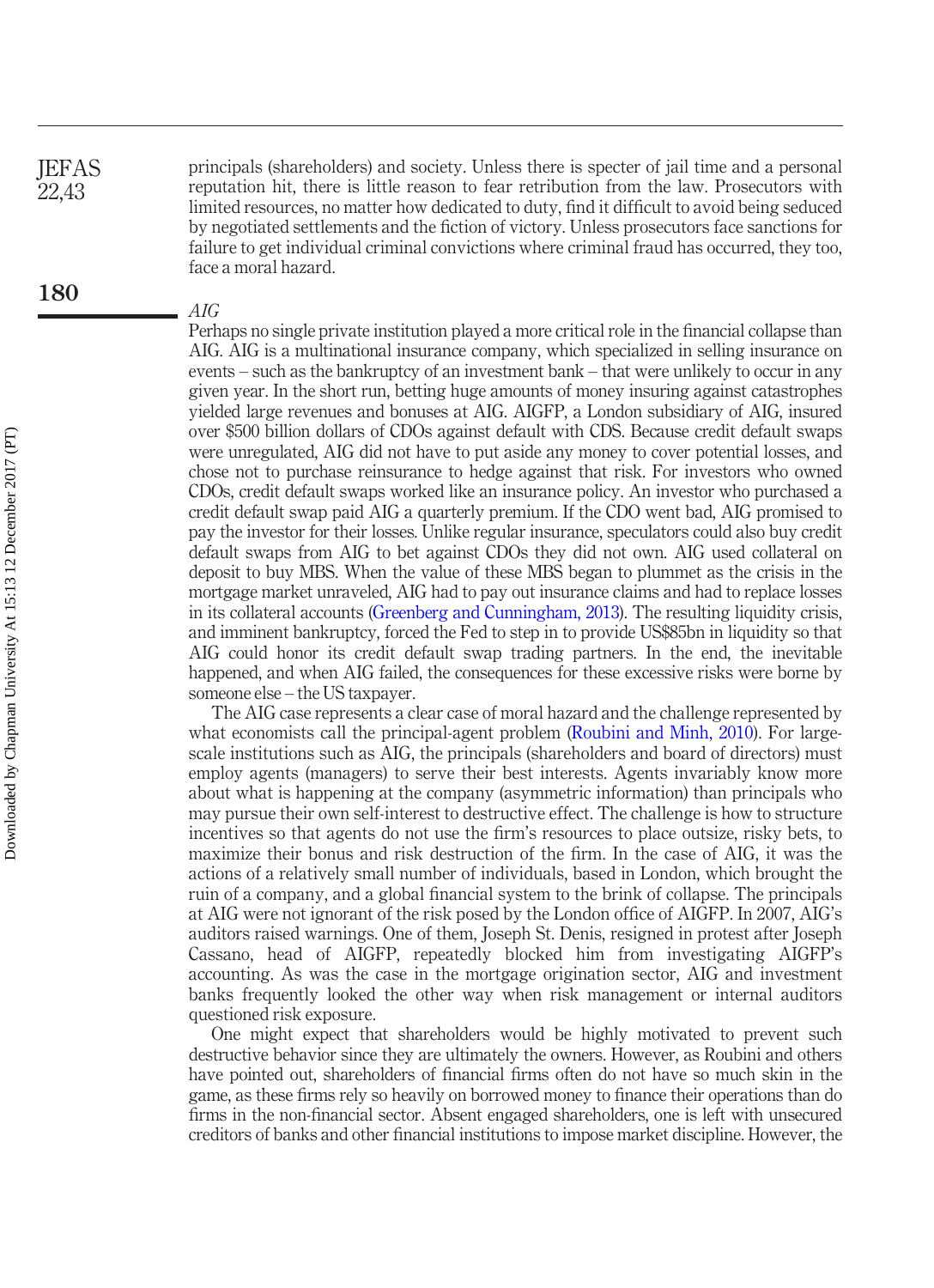belief in the lender of last resort support from the Fed undermined the motivation to act. In one of the more glaring conflicts of interests during the crisis, Treasury Secretary and former Goldman Sachs CEO, Henry Paulson, played a key role in ensuring that over US \$60bn of taxpayer bailout money went to pay holders of CDSs in full, with US\$14bn going to Goldman Sachs.

#### Investors

Investors were global – foreign investors bought more than half of CDOs and mortgagebacked securities (MBS) – among their ranks included pension funds, hedge funds, foreign banks and other institutional investors. Yet, relatively little is written about the role of those who bought the CDOs and the MBS that fueled the crisis. Nonetheless, incentive compensation among employees who worked at hedge funds was also geared toward leveraging risk. For hedge funds, compensation at the firm level was the so-called 2 and 20: customers were charged fees of 2 per cent of assets managed, while the fund kept 20 per cent of all gains. However, the fund did not participate in losses, creating an appetite for risk and moral hazard. A similar type of compensation structure operated at pension funds and mutual funds, in that incentives were structured to achieve optimal yield, with little attention paid to long-term performance. In time, pension funds and mutual funds came to trust the ratings of the CRAs uncritically, instead of doing their own independent research. Unlike some of the unsophisticated homeowners who took out ill-suited subprime loans, most of the investors were sophisticated institutional buyers and sometimes, even hedge fund arms of investment banks. They had access to market analysts and an unending stream of proprietary research. Therefore, a plausible argument can be made that *caveat emptor* should apply. The same access to proprietary research was not available to the public. What investors did not know, and could not know – as CDS were unregulated – was that, as early as 2006, Goldman Sachs (and later, other investment banks) started actively betting against CDOs it had sold to customers. By purchasing credit default swaps from AIG, Goldman could bet against CDOs it did not own, and then be paid when the CDOs failed ([Ferguson, 2012,](#page-21-1) pp. 127-132). Neither academic economists nor the 24-h business media seemed any better informed about these ominous developments.

#### Academia

Some economists, such as Jon Hanson, argue that the phenomenon of regulatory capture extends beyond just regulatory agencies. Business has an incentive to control anything that can exert control over them, including the business media and academia. This phenomenon is called "deep capture" [\(Hanson and Yosifon, 2003\)](#page-22-18). Academia has long been viewed as a relatively independent source of critical analysis of the financial system. In *Inside Job*, Charles Ferguson paints an alternative picture of academics as cheerleaders and apologists for the financial services sector. Among Ferguson's assertions is that the financial services sector creates conflicts of interest in academia. This is achieved through the funding of think tanks at academic institutions, opinion pieces at leading newspapers and appearances on 24-h business cable channels; speaker bureaus used to disguise payments to academic economists for lobbying and policy advocacy; and lucrative board membership on investment banks ([Ferguson, 2012](#page-21-1), pp. 240-274). In particular, Ferguson asserts that two-thirds of leading economists in the fields of industrial organization and antitrust analysis have been adversely affected by academic conflicts of interests. Furthermore, he asserts, because the scope of these conflicts of interest entails so many economists, the SEC is often stymied in its attempts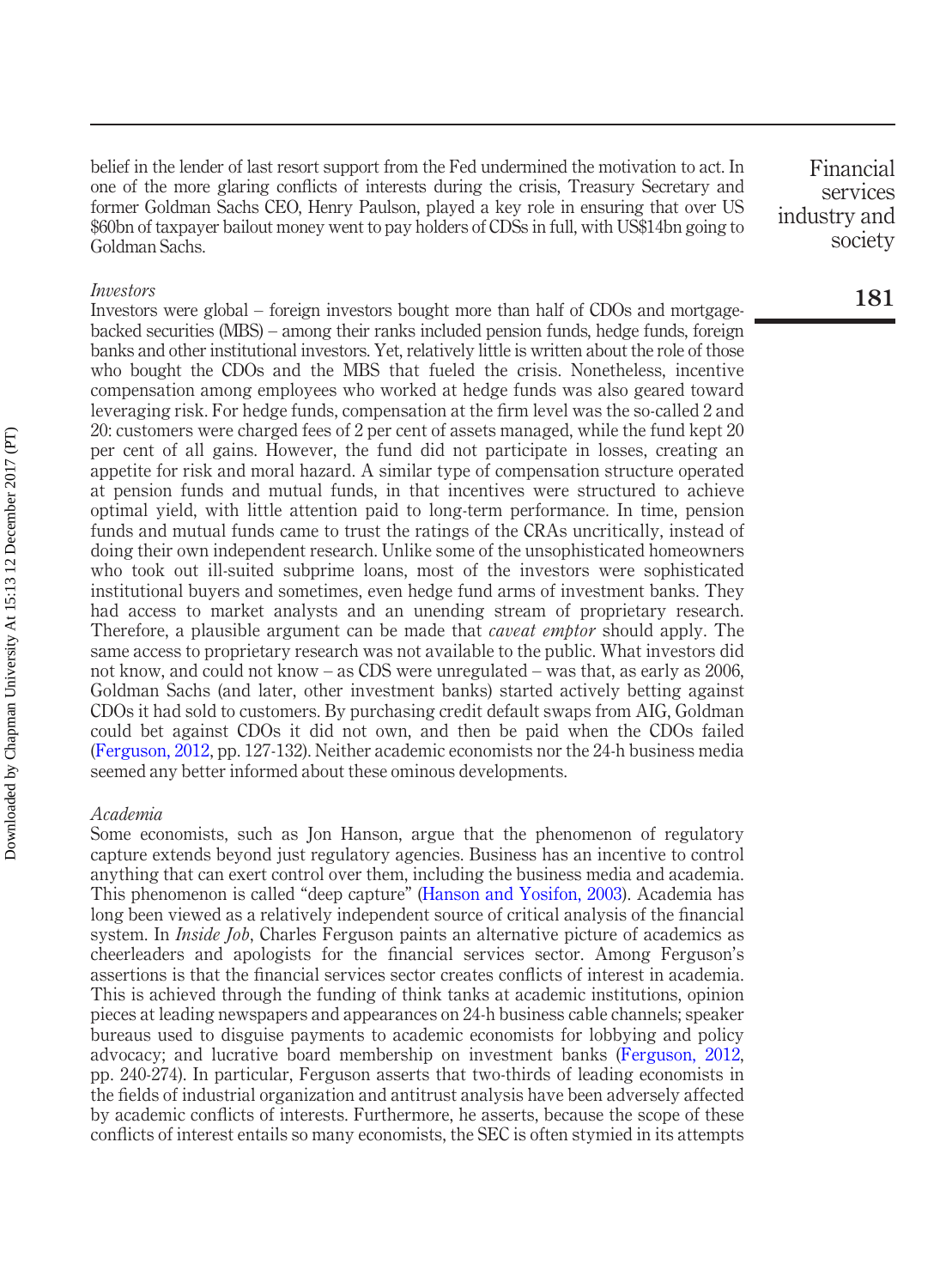to hire expert witnesses from academia. Driven partly by the criticism of academic economists' muted response to the financial crisis, in 2012, the American Economic Association belatedly adopted a code of ethics requiring the disclosure of conflicts of interest in its seven top academic journals.

Since the 1980s, academic economists have been major advocates of deregulation, and played influential roles in shaping the US Government policy. In the lead up to the financial crisis, the academic economists framed the discussion of how free markets should operate, championed the economic contributions of the financial services sector and offered an intellectual bulwark against new financial regulations. Very few of these economic experts warned about the crisis, and even after the crisis, many opposed regulatory reform. It is unquestionably true that modern financial innovations are critical to the smooth working of a global economy. Yet, by early 2000, financial services firms were accounting for over 40 per cent of all corporate profits – far out of proportion to their contribution to national Gross Domestic Product (GDP). Former Chairman of the UK Financial Services Authority, Lord Turner, asked if modern finance had become a rent-extracting industry, that is, earnings derived largely from leveraging one's position as a bottleneck, rather than from real economic contributions [\(Marr, 2009](#page-22-19)). In business schools across the country, from the mid-1990s onward, neo Keynesianism, and its more accommodating stance toward regulation of markets, was on the defensive. In its place, was the widespread celebration of the victory of unregulated markets, the championing of new financial innovations, such as the securitization of subprime mortgages and growth of over the counter derivatives. The naturalization of the market, and the privileging of shareholder interests over stakeholder interests, became increasingly dominant in elite business schools ([Huhn,](#page-22-4) [2013](#page-22-4)). McMurtry has described this cultural transformation as the growth of the lifeblind structure of economic rationality [\(McMurtry, 2012\)](#page-22-20).

#### Business media

The complicity of the business media in creating the financial crisis was perhaps best captured by the comedian Jon Stewart, whose interview with Jim Cramer from CNBC's Mad Money, became an online sensation after its airing in 2009 ([Stewart, 2009\)](#page-23-18). In essence, the interview revealed the enormous gap between what cable news advertises itself to its viewership – a vigorous watchdog of all things financial – versus the reality of its cheerleading of the performance of investment banks both before and during the early stages of the crisis. A study has asserted that economic journalism has been no mere reflection, but a constitutive element of the crisis ([Chakravartty and Schiller, 2010\)](#page-21-8). Economic pressures for ratings and advertising revenue distort coverage in favor of infotainment over in-depth scrutiny of social actors and the political-economic processes that helped propel the crisis. The current economic model that drives news media substitutes features and editorial over the expensive process of investigative newsgathering. The conflicts of interest arise when the cheerleading activities of such shows such as *Mad* Money drive ratings, advertising revenue and "softball" interviews. Indeed, the show's daily stock recommendations seemed like a metaphor for a recurring theme of short-term performance incentives, with little accountability for long-term performance. The sensationalism of the daily stock recommendations grabs ratings and advertising revenue while the value of the securities recommended tended to fall after just two days [\(Karniouchina](#page-22-21) et al., 2009). Like the investment banks, the business news media feel the same pressure to "dance until the music stops". Miller has argued that the hyper-speculative news frame serves to depoliticize an underlying ideology of radical market fundamentalism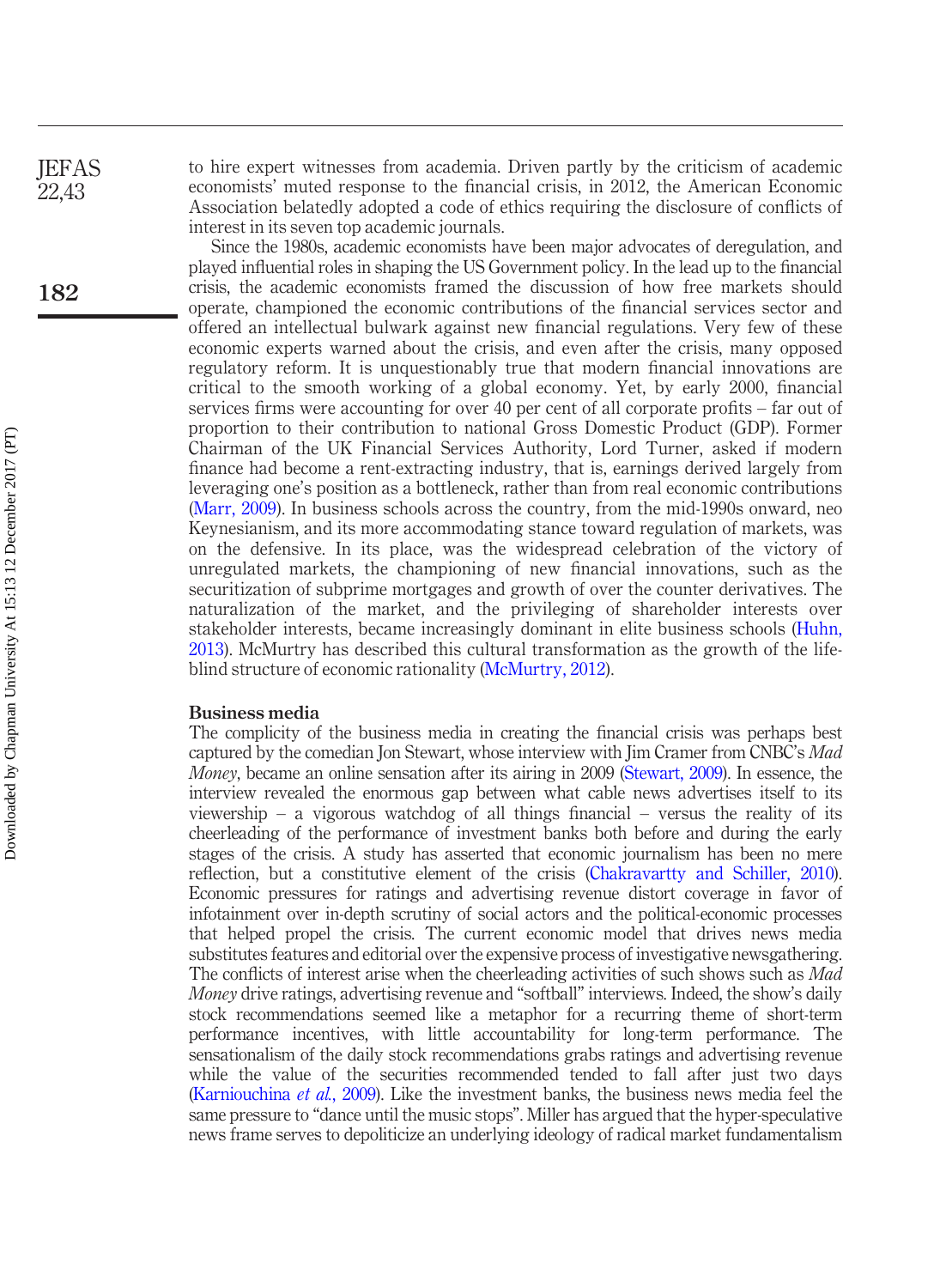[\(2009\)](#page-22-22). Lost in the clutter of the 24-h business news cycle was any meaningful discussion of urgent policy choices. The vacuum, instead, was filled with endless coverage aimed at the consumer of financial services, privileging minute-to-minute coverage of the gyrations of the stock market. If business media and academia do an inadequate job of policing the financial services sector, then the ultimate power and responsibility to do this rests with the US Congress.

#### Congress

The relationship between the financial services sector and Congress is analogous to its relationship to academia and the business media, i.e. it seeks to control that which would restrict the scope of its freedom to act. Vested interests in the financial services industry have a stake in regulatory activity as the scope of its operations is subject to a wide array of regulatory institutions. As we have seen in our discussion of academia, when regulators form expert commissions to examine policy, they seek input from academic and industry experts. The academic literature focuses on how smaller government units are easier for concentrated industries to capture. One study presents the opposite scenario, where large, powerful industries, such as financial services, can capture national government and use that power to block policies at the state level that voters may want [\(Moore and Giovinazzo,](#page-23-19) [2012\)](#page-23-19). The most dramatic example of regulatory capture of a national government by the financial services sector was Iceland. At the time of its financial collapse, in late 2008, it had a population of 320,000, a GDP of US\$13bn and bank losses of US\$100bn [\(Ferguson, 2012](#page-21-1), p. 253). In the decade leading up to the US financial crisis, the financial services industry spent US\$5bn in lobbying and campaign contributions, while employing more than 3,000 lobbyists – five for each member of Congress. The conflicts of interests in this scenario seem self-evident. Are politicians responsive to the electorate, or to a powerful financial oligarchy? Dominique Strauss-Kahn, former head of the International Monetary Fund, has speculated whether the strength of the global financial services industry is a threat to political democracy ([2010\)](#page-24-4). Industry has every legal right to lobby Congress for first amendment rights, so the issue is not one of rights, but rather of the economic effects of such rights on society.

The financial services sector has had legislative success in the decades leading up to the crisis, including its signature victory, the repeal of Glass-Steagall, the Depression era legislation that created a firewall between commercial banks (which took deposits and made loans) and investment banks (which underwrote, bought and sold securities). Congress repealed the last vestiges of Glass-Steagall with the Financial Services Modernization Act in 1999. The latter Act effectively declared most derivatives off limits to regulation, and setting the stage for the explosive growth of CDS that ultimately undermined AIG. The FSM Act was debated in neither the Senate nor the House. The symbiotic relationship between the government and the financial services sector thus produced a dramatic change in the governance system as it related to the finance industry. Investment banks reacted to this deregulation by massively increasing its leverage to as much as 33/1 (meaning that a 3 per cent decline in assets would effectively make it insolvent). The ideological champion of a radical deregulated approach to free markets was Fed Chairman, Alan Greenspan. Greenspan had little interest in the widely held central banking philosophy that powerful institutions should attempt to inoculate the economy against the growth of financial bubbles. This was evident in his response to the 1987 stock market crash, when he was willing to use all the powers of the Fed to rescue it. This philosophy created a Greenspan "put" – i.e. the market guessed correctly that the Fed would ride to the rescue after a bubble collapsed. It created a moral hazard on a grand scale.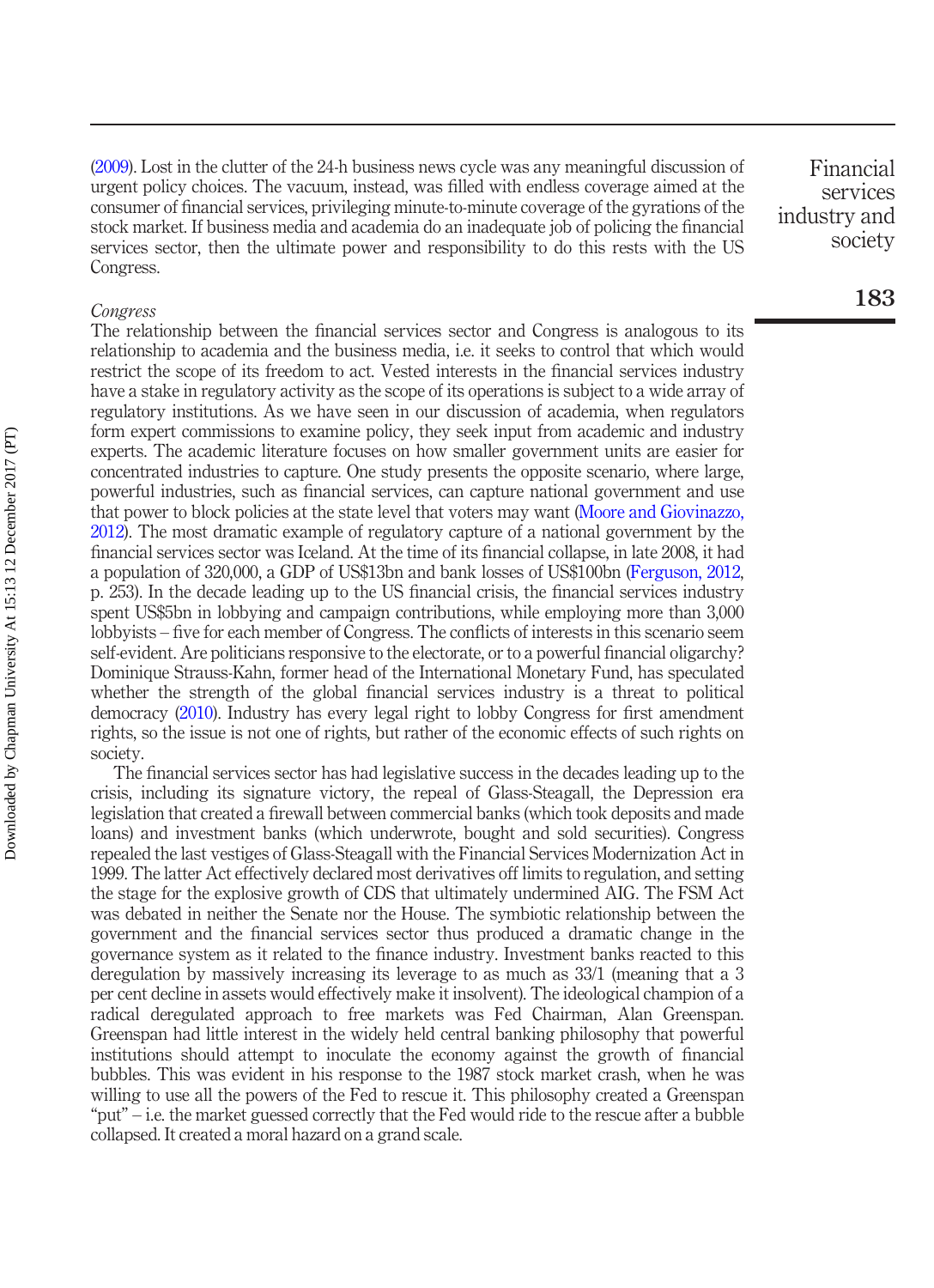Neither did the financial service industry have to worry too much about substantial penalties for what many believe to have been widespread criminal behavior in the industry [\(Ferguson, 2012\)](#page-21-1). The Obama administration has excused its failure to prosecute for bubblerelated crimes, by arguing that while much of the behavior in the financial services sector was unethical, it was not illegal "part of my frustration, was that a lot of practices that should not have been allowed weren't necessarily against the law" ([Obama, 2011](#page-23-20)). The lack of criminal prosecutions, in stark contrast to what happened in the aftermath of the S&L crisis in the 1980s, served to strengthen the effects of moral hazard. As of July 2014, two investment banks have pleaded guilty to criminal charges, Credit Suisse and BNP Paribas, the first to collusion to defraud the US Government of taxes, and the latter to money laundering for nations deemed security threats to the USA. Neither bank pleaded guilty to any charges directly related to its role in the financial crisis. The BNP plea is an example of the principal–agent problem in that burden of the US\$9bn in fines for the criminal actions of individuals – the agents of the firm – will be borne by the principals (shareholders). This lead FBI Director, James Comey to say, "Until shareholders hold corporate chiefs accountable for following the law, the money will keep walking out the door" [\(Reckard and](#page-23-21) [Puzzanghera, 2014](#page-23-21)).

However, the agents who steer large financial firms appear willing to settle for nonprosecution agreements with large penalties, at shareholder expense, to avoid the embarrassment and the personal peril of extended trials. Prosecutors, with increasingly limited resources, due to Congressional "fiscal rectitude", are often seduced by easily negotiated, non-prosecution settlements. Conversely, what is to protect companies from Department of Justice (DOJ) or SEC from shakedowns? [\(Bloomberg Businessweek, 2014\)](#page-21-15). Congress can make it more difficult for prosecutors to take the easy way out by ordering them not to take action against companies unless individuals are being charged as well. Unless individuals are held accountable, for individual criminal behavior, moral hazard will continue to be a powerful force in the financial services industry.

#### Conclusion

Our analysis has identified common structural flaws throughout the securitization food chain. These structural flaws include inappropriate incentives, the absence of punishment, moral hazard and conflicts of interest. We see the full impact of these structural flaws when we look at their co-occurrence throughout the financial system. The structural flaws extend to government, regulatory agencies, business academics and the business media. Our study moves beyond moral analysis and normative ethical concerns, with the assumption that very few parties to the crisis are without moral culpability, and instead, we focus on systemic issues that are addressable via policy changes. We hope the study will serve as a guide to regulators, and to those in corporate governance in general, on how system-wide failures and perverse incentives can lead to fraudulent behavior in organizations and detrimental effects on society.

We believe that for free markets to work as intended, it is critical to maintain market confidence, that is, a widespread belief that the same rules of the game apply to all players, and that none are above the law. The lack of any criminal prosecutions related to this crisis has damaged such confidence. In a CBS News/New York Times poll in 2012, only 9 per cent of those polled expressed "A lot of confidence in banks and financial institutions", while 49 per cent believed that "Corruption in banks and financial institutions is widespread" [\(CBS/](#page-21-16) [NYT, 2012](#page-21-16)). The financial crisis has shaken society's confidence in the integrity of the financial system. In a national survey by Better Markets, nearly two-thirds of Americans think the stock market is rigged against them and a majority believes that Wall Street and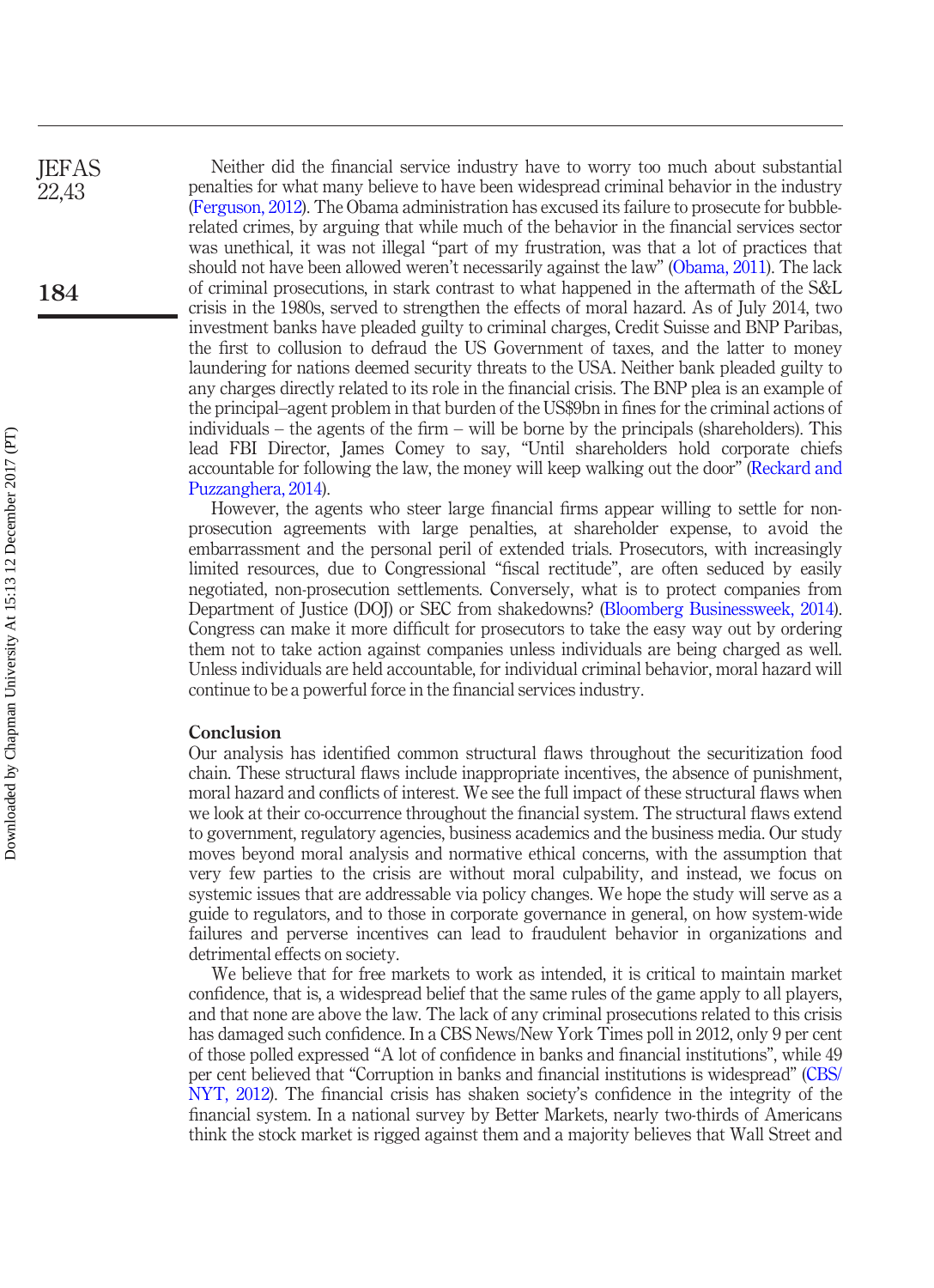financial institutions hurt average Americans [\(Puzzanghera, 2014\)](#page-23-0). One might expect that with such concerns about the financial sector, the public would be strongly in favor of new regulations to impose market discipline, but the public seems deeply divided on this issue. When asked if they thought federal government regulates business too much/too little/right amount these days, 49 per cent agreed with "too much" versus 22 per cent with "too little" and 19 per cent with "right amount" ([CBS/NYT, 2012](#page-21-16)). It would seem that the public has little confidence in government, as they perceive members of Congress to be captive to special interest groups. A 2013 CBS/NYT poll asked people "Do you think most members of Congress are more interested in serving the people they represent, or more interested in serving special interest groups?" Eighty-five per cent responded "special interests" versus nine per cent "people" ([CBS/NYT, 2013](#page-21-3)). The public's cynicism with the financial services sector is surpassed only with its cynicism of Congress, and points to a collective pessimism that any meaningful reform is possible.

In times of crisis, we might look to media journalism and academia to clarify essential truths. What are the true causes of the crisis? What are its social costs? What new political and economic reforms do we need to have in place to ensure no future re-run of this crisis? How do we ensure that principles of democratic accountability apply to those culpable of subverting existing laws? We have identified business media and business academia as key enablers of the crisis, yet each is subject to similar structural flaws and compromises as other players in the securitization food chain. Therefore, before either can assume positions of intellectual leadership, they too will require reputational makeovers.

We identified risk-taking incentives, provided by incentive compensation arrangements in the financial services industry, as a key contributing factor to the financial crisis. It is now generally understood that compensation practices, which feature a short-term bonus culture with no clawbacks for long-term performance are problematic. What was less understood is how employees, several layers below top level executives, were engaged in speculative activities sufficiently risky to expose their institutions to peril. Given the questions that have been raised by PwC consulting group and others regarding the efficacy of complex, contingency-based bonus structures, perhaps it is time for behavioral economics to readdress the principal-agent problem as it relates to bonus structures. At mortgage origination companies, we see how groups of employees, in relatively modest positions, but subject to similar incentive-based compensation arrangements, can, in the aggregate, expose their institutions to failure. Such incentives, in the absence of any professional qualifications and ethics training, can lead to being ethically questionable, and often, fraudulent behavior. Incentive compensation played a lesser role in the decision-making behavior of investors. Nonetheless, pension funds and other institutional investors, incentivised with short-term volume goals, may have had their due diligence clouded to the long-term economic performance of the securities they purchased on behalf of their clients.

It is perhaps surprising, that in a digital age of proliferation of information, that information assymetries played such a role in the many conflicts of interest among the parties implicated in the securitization food chain. For financially unsophisticated homeowners, the lack of any meaningful disclosure requirements on loan origination documents left them easy prey for unscrupulous mortgage originators. New disclosure requirements of the Dodd–Frank Wall Street and Consumer Protection Act aim to address this issue. It is now generally understood that investment banks have neither a morally accepted, nor legally imposed, fiduciary duty to their customers. Presumably, caveat emptor, will be the dominant creed among investors for the forseeable future. However, one pernitious aspect of conflicts of interest remain – the revolving door between regulators, government and industry. Unless Congress allocates sufficient resources to regulatory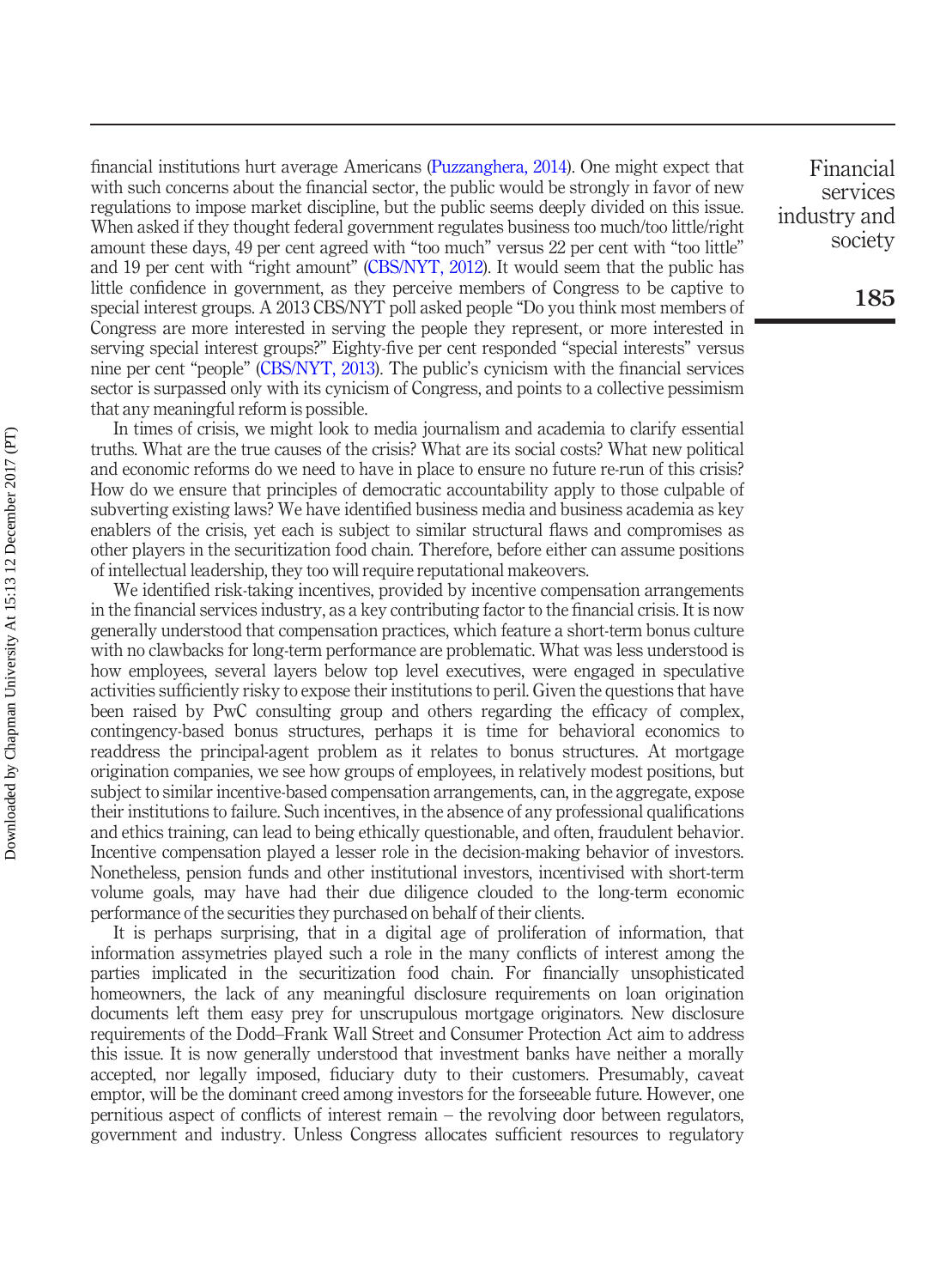authorities such as the SEC, to hire and retain the highest quality personnel and then to hold them accountable via strict post-employment restrictions, society will continue to lack confidence in the ability of these institutions to fulfill their statutory mandate. Given the public's current deep suspicion of Congress, it seems unlikely that such reforms are politically feasible.

As lender of last resort, the government is in a unique position to create moral hazard for all the players in the securitization foodchain. The US\$700bn bailout of financial insitutions was controversial on both sides of the ideological aisle: on the right, because it meant a de facto admission of market failure, and on the left, because the bailout priviledged the needs of Wall Street over Main Street. The more subtle, but no less pernitious form of moral hazard, was the abject failure to hold responsible parties liable for criminal behavior. That thousands were prosecuted, and hundreds were jailed, for criminal behavior related to the 1980s savings and loan crisis, makes it implausible that similar behavior did not occur during the crisis that lead up to the Great Recession. The criminal misdeeds of the financial sector have been extensively documented [\(Ferguson, 2012\)](#page-21-1). The morphing of "too big to fail" into "too big to prosecute" may well be the most important legacy of the Great Recession. Absent individual prosecutions for criminal behavior, agents face a moral hazard, with the cost borne by principals (shareholders) and society.

We see a number of productive opportunities for reseach on the relationship between the financial services sector and society. First, we see the need for additional empirical and descriptive research into why stakeholder theory ([Mitchell](#page-23-22) et al., 1997) and CSR concepts seem to have gained so little traction in guiding the actions of executives in the investment banking and mortgage origination business. Even when the financial services sector does commit to a broader agenda of CSR, evidence indicates that such commitment is ambiguous and piecemeal ([Furrer](#page-22-23) *et al.*, 2012). Is ethical training in our graduate and undergraduate business schools providing the necessary support for stakeholder theory? Empirical research provides support for the notion that well designed business school ethics courses cause students to be less supportive of "stockholder-only" view of business [\(Simmons](#page-23-23) *et al.*, 2009). Or is ethics education "captured" by those who teach the primacy of stockholder perspectives in finance? Second, research needs to address how CSR in the financial services sector is shaped in the interactions between incentive structures and the behavior of senior executives within the firm toward external stakeholders, such as customers and society [\(Frooman and Murrel, 2005](#page-21-17); [Mazutis, 2013\)](#page-22-24). Third, research in the financial services sector needs to address the apparent incongruity between the the formal descriptions of governance structures within financial services companies, as reported in internal written documents, such as corporate profile and statements of corporate values and identity, and actual policies and behaviors, as reported in the details of documents emerging from subsequent civil lawsuits ([De Graaf and Stoelhorst, 2009](#page-21-18)). Fourth, we need a better understanding of how formal mechanisms of governance sructures in the financial services sector, such as risk management, are undermined by informal structures, such as emergent organizational culture. Fifth, our study of the financial services industry points to the need for additional research into the relationship between business and society and the threat of regulatory capture and revolving door indirect incentives. In particular, additional research is necessary to integrate the the role of financial services lobbying within the broader context of financial services CSR [\(Anastasiadis, 2013](#page-21-19)). An overwhelming majority of Americans, 89 per cent, believe that the federal government does a poor job of regulating the financial services industry [\(Puzzanghera, 2014](#page-23-0)). Another study argues that the current corprate lobbying framework undermines societal expectations of political equality and consent ([Alzola, 2013](#page-21-0)). We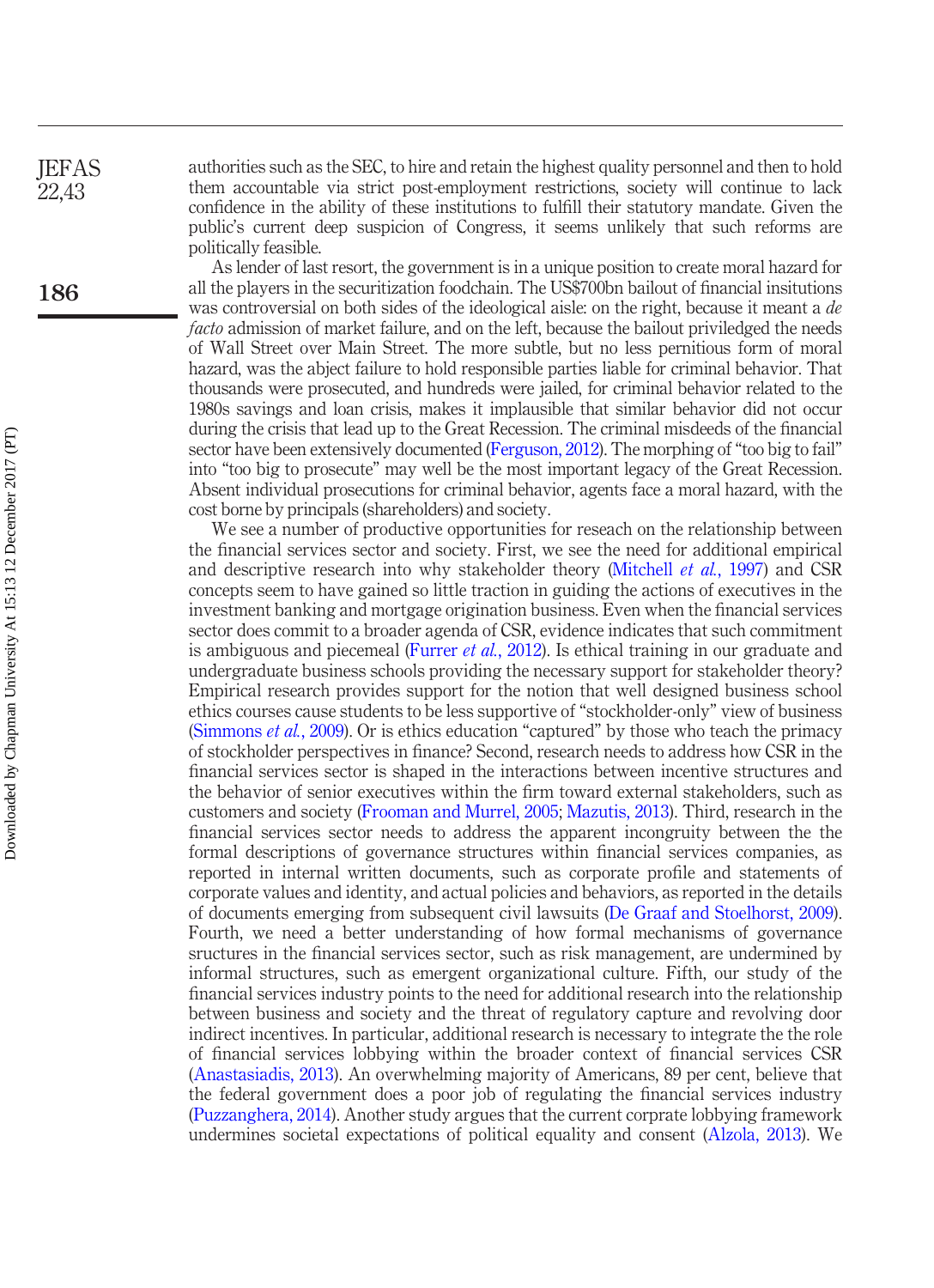believe the Singapore model may be a useful starting point in restructuring regulatory agencies so that they are more responsive to societal concerns and less responsive to special interests. Finally, there is widespread perception that the financial services sector, in particular, is ethically challenged ([Ferguson, 2012\)](#page-21-1). Perhaps there would be some benefit from implementation of ethical climate monitoring in firms that have been subject to deferred prosecution agreements for serious ethical violations ([Arnaud, 2010](#page-21-2)).

Financial services industry and society

#### References

<span id="page-21-13"></span>Akst, D. (2014), "Overleveraged, under siege", Los Angeles Times, 29 May, p. A13.

- <span id="page-21-0"></span>Alzola, M. (2013), "Corporate dystopia: the ethics of corporate political spending", [Business & Society](http://www.emeraldinsight.com/action/showLinks?doi=10.1108%2FJEFAS-02-2017-0027&crossref=10.1177%2F0007650312474952&citationId=p_2), Vol. 52 No. 3, pp. 388-426.
- <span id="page-21-19"></span>Anastasiadis, S. (2013), "Towards a view of citizenship and lobbying: corporate engagement in the political process", *[Business & Society](http://www.emeraldinsight.com/action/showLinks?doi=10.1108%2FJEFAS-02-2017-0027&crossref=10.1177%2F0007650313483495&citationId=p_3)*, Vol. 53 No. 2, pp. 260-299.
- <span id="page-21-6"></span>Angel, J. and McCabe, D. (2013), "Ethical standards for stockbrokers: fiduciary or suitability?", *[Journal](http://www.emeraldinsight.com/action/showLinks?doi=10.1108%2FJEFAS-02-2017-0027&crossref=10.1007%2Fs10551-012-1362-y&citationId=p_4)* [of Business Ethics](http://www.emeraldinsight.com/action/showLinks?doi=10.1108%2FJEFAS-02-2017-0027&crossref=10.1007%2Fs10551-012-1362-y&citationId=p_4), Vol. 115 No. 1, pp. 183-193.
- <span id="page-21-2"></span>Arnaud, A. (2010), "Conceptualizing and measuring ethical work climate: development and validation of an ethical climate index", [Business & Society](http://www.emeraldinsight.com/action/showLinks?doi=10.1108%2FJEFAS-02-2017-0027&crossref=10.1177%2F0007650310362865&citationId=p_5), Vol. 49 No. 2, pp. 345-358.
- <span id="page-21-15"></span>Bloomberg Businessweek (2014), "Bloomberg businessweek: markets and finance", available at: [www.](http://www.businessweek.com/articles/2014-06-26/white-collar-crime-in-the-financial-crisis-what-to-do-next-time) [businessweek.com/articles/2014-06-26/white-collar-crime-in-the-](http://www.businessweek.com/articles/2014-06-26/white-collar-crime-in-the-financial-crisis-what-to-do-next-time)financial-crisis-what-to-do-next[time](http://www.businessweek.com/articles/2014-06-26/white-collar-crime-in-the-financial-crisis-what-to-do-next-time) (accessed 2 July 2014).
- <span id="page-21-10"></span>Board of Governors of the Federal Reserve System (2011), Incentive Compensation Practices: A Report on the Horizontal Review of Practices at Large Banking Organizations, Board of Governors of the Federal Reserve System, Washington, DC.
- <span id="page-21-9"></span>Boddy, C. (2011), "The corporate psychopaths theory of the global financial crisis", *[Journal of Business](http://www.emeraldinsight.com/action/showLinks?doi=10.1108%2FJEFAS-02-2017-0027&crossref=10.1007%2Fs10551-011-0810-4&citationId=p_8)* [Ethics](http://www.emeraldinsight.com/action/showLinks?doi=10.1108%2FJEFAS-02-2017-0027&crossref=10.1007%2Fs10551-011-0810-4&citationId=p_8), Vol. 102 No. 2, pp. 255-259.
- <span id="page-21-4"></span>Bricker, J.A.K.K.M.J.S. (2012), Changes in US family Finances from 2007 to 2010: Evidence from the Survey of Consumer Finances, Board of Governers of the Federal Reserve System.
- <span id="page-21-12"></span>Case-Shiller (2012), "S&P/Case-shiller US national home price index", available at: [www.](http://www.standardandpoors.com/indices/sp-case-shiller-home-price-indices/en/us/) [standardandpoors.com/indices/sp-case-shiller-home-price-indices/en/us/](http://www.standardandpoors.com/indices/sp-case-shiller-home-price-indices/en/us/) (accessed 28 June 2014).
- <span id="page-21-16"></span>CBS/NYT (2012), available at: www.pollingreport.com/business.htm (accessed 1 Juy 2014).
- <span id="page-21-3"></span>CBS/NYT (2013), available at: [www.pollingreport.com/congress.htm](http://www.pollingreport.com/congress.htm) (accessed 5 June 2014).
- <span id="page-21-8"></span>Chakravartty, P. and Schiller, D. (2010), "Neoliberal newsspeak and digital capitalism in crisis", International Journal of Communication, Vol. 4, pp. 670-692.
- <span id="page-21-14"></span>Coskun, D. (2008), "Credit rating agencies in the post enron world: congress revisits the NRSRO concept", *[Journal of Banking Regulation](http://www.emeraldinsight.com/action/showLinks?doi=10.1108%2FJEFAS-02-2017-0027&crossref=10.1057%2Fjbr.2008.17&citationId=p_14)*, Vol. 9 No. 4, pp. 264-283.
- <span id="page-21-18"></span>De Graaf, F. and Stoelhorst, J. (2009), "The role of governance in corporate social responsibility", **[Business & Society](http://www.emeraldinsight.com/action/showLinks?doi=10.1108%2FJEFAS-02-2017-0027&crossref=10.1177%2F0007650309336451&citationId=p_15)**, Vol. 52 No. 2, pp. 282-317.
- <span id="page-21-11"></span>Dembe, A. and Boden, L. (2000), "Moral hazard: a question of morality", [New Solutions: A Journal of](http://www.emeraldinsight.com/action/showLinks?doi=10.1108%2FJEFAS-02-2017-0027&crossref=10.2190%2F1GU8-EQN8-02J6-2RXK&citationId=p_16) [Environmental and Occupational Health Policy](http://www.emeraldinsight.com/action/showLinks?doi=10.1108%2FJEFAS-02-2017-0027&crossref=10.2190%2F1GU8-EQN8-02J6-2RXK&citationId=p_16), Vol. 10 No. 3, pp. 257-279.
- <span id="page-21-1"></span>Ferguson, C. (2012), Predator Nation: Corporate Criminals, Political Corruption, and the Hijacking of America, Crown Publishing Group, New York, NY.
- <span id="page-21-7"></span>Ferrell, O. and Ferrell, L. (2010), "The responsibility and accountability of CEOs: the last interview with ken lay", *[Journal of Business Ethics](http://www.emeraldinsight.com/action/showLinks?doi=10.1108%2FJEFAS-02-2017-0027&crossref=10.1007%2Fs10551-010-0675-y&citationId=p_18)*, Vol. 100 No. 2, pp. 209-219.
- <span id="page-21-17"></span>Frooman, J. and Murrel, A. (2005), "Stakeholder influence strategies: the roles of structural and demographic determinants", *[Business & Society](http://www.emeraldinsight.com/action/showLinks?doi=10.1108%2FJEFAS-02-2017-0027&crossref=10.1177%2F0007650304273434&citationId=p_19)*, Vol. 44 No. 1, pp. 3-31.
- <span id="page-21-5"></span>Fry, R. (2013), Young Adults after the Recession: Fewer Homes, Fewer Cars, Less Debt, Pew Research Center, Washington, DC.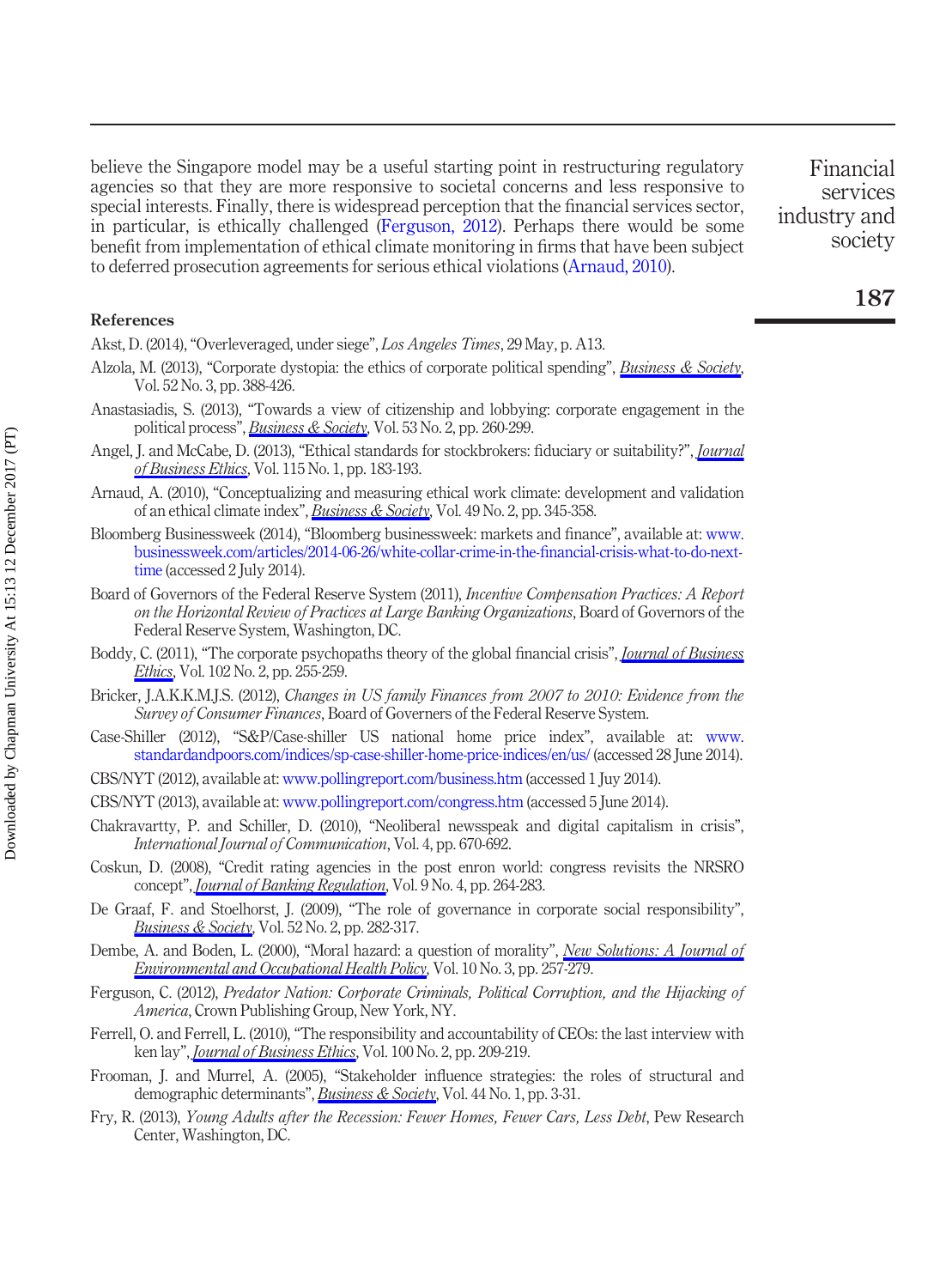<span id="page-22-24"></span><span id="page-22-23"></span><span id="page-22-22"></span><span id="page-22-21"></span><span id="page-22-20"></span><span id="page-22-19"></span><span id="page-22-18"></span><span id="page-22-17"></span><span id="page-22-16"></span><span id="page-22-15"></span><span id="page-22-14"></span><span id="page-22-13"></span><span id="page-22-12"></span><span id="page-22-11"></span><span id="page-22-10"></span><span id="page-22-9"></span><span id="page-22-8"></span><span id="page-22-7"></span><span id="page-22-6"></span><span id="page-22-5"></span><span id="page-22-4"></span><span id="page-22-3"></span><span id="page-22-2"></span><span id="page-22-1"></span><span id="page-22-0"></span>

| <b>JEFAS</b><br>22,43 | Furrer, B., Hamprecht, J. and Hoffman, V. (2012), "Much ado about nothing? How banks respond to<br>climate change", <i>Business &amp; Society</i> , Vol. 51 No. 1, pp. 62-88.                                            |
|-----------------------|--------------------------------------------------------------------------------------------------------------------------------------------------------------------------------------------------------------------------|
|                       | Graafland, J. and van de Ven, B. (2011), "The credit crisis and the moral responsibility of professionals<br>in finance", <i>Journal of Business Ethics</i> , Vol. 103 No. 4, pp. 605-619.                               |
|                       | Grant Thornton (2014), Beyong Banks: New Incentive Compensation Rules Reach Entire Industry, Grant<br>Thornton LLP.                                                                                                      |
| 188                   | Greenberg, M. and Cunningham, L. (2013), <i>The AIG Story</i> , Wiley, Hoboken, NJ.                                                                                                                                      |
|                       | Greenspan, A. (2010), Inside Job [Interview] 2010.                                                                                                                                                                       |
|                       | Griffin, J. (2000), "Corporate social performance: research directions for the 21st century", <i>Business &amp;</i><br>Society, Vol. 39 No. 4, pp. 479-491.                                                              |
|                       | Hanson, J. and Yosifon, D. (2003), The Situation: An Introduction to the Situational Character,<br>Critical Realism, Power Economics, and Deep Capture, University of Pennsylvania Law<br>Review.                        |
|                       | Huhn, M. (2013), "You reap waht you sow: how MBA programs undermine ethics", Journal of Business<br><i>Ethics</i> , Vol 121 No. 4, pp. 1007-1022.                                                                        |
|                       | Kamenica, E. (2012), "Behavioral economics and psychology of incentives", <i>Annual Review of</i><br>Economics, Vol 4, pp. 1-26.                                                                                         |
|                       | Karniouchina, K., Moore, W. and Cooney, K. (2009), "Impact of mad money stock<br>recommendations: merging financial and marketing perspectives", <i>Journal of Marketing</i> ,<br>Vol. 73 No. 6, pp. 244-266.            |
|                       | Krugman, P. (2009), The Return of Depression Economics and the Crisis of 2008, W.W. Norton<br>Company Limited, New York, NY.                                                                                             |
|                       | Labor UB (2014), The Employment Situation May 2014, Bureau of Labor Statistics US Department of<br>Labor.                                                                                                                |
|                       | Lee, D. (2013), <i>Household Debt and Credit</i> , Federal Reserve Bank of New York, New York, NY.                                                                                                                       |
|                       | Lee, D. (2014), The Great Recession: Five Years Later, Where Are We Now?                                                                                                                                                 |
|                       | Lee, T. (2006), "Entangling the web", New York Times, 3 August.                                                                                                                                                          |
|                       | Loong, L. (2012), The Inside Job [Interview] 2012.                                                                                                                                                                       |
|                       | Lynch, S. (2014), "Reuters", available at: http://news.yahoo.com/exclusive-sec-official-dissented-bnp-<br>paribas-waiver-204331593-sector.html (accessed 2 July 2014).                                                   |
|                       | McDonald, C., McDonald, M. and Norman, W. (2002), "Charitable conflicts of interest", <i>Journal of</i><br><b>Business Ethics</b> , Vol. 39, pp. 67-74.                                                                  |
|                       | McMurtry, J. (2012), "Behind global system collapse: the life-blind structure of economic rationality",<br><i><u><b>Journal of Business Ethics</b></u></i> , Vol. 108 No. 1, pp. 49-60.                                  |
|                       | Marcus, D. (2005), available at: http://flowtv.org/?p=580 (accessed 2 June 2014).                                                                                                                                        |
|                       | Marr, A. (2009), available at: http://news.bbc.co.uk/2/hi/programmes/andrew_marr_show/7891171.stm<br>(Accessed 5 June 2014).                                                                                             |
|                       | Matten, D. and Moon, J. (2008), "Implicit" and explicit CSR: a conceptual framework for a comparative<br>understanding of corporate social responsibility", Academy of Management Review, Vol. 33<br>No. 2, pp. 404-424. |
|                       | Mazutis, D. (2013), "The CEO effect: a longitudinal, multilevel analysis of the relationship between<br>executive orientation and corporate social strategy", Business & Society, Vol. 52 No. 4,<br>pp. 631-648.         |
|                       | Milan, A. and Sufi, A. (2014), "House of Debt: How They (and You) Caused the Great Recession, and<br>How We Can Prevent It from Happening Again", University of Chicago Press, IL.                                       |
|                       | Miller, T. (2009), "Journalism and the question of citizenship", in Allen, S. (Ed.), Routledge Companion to<br>News and Journalism, Routledge, London, pp. 397-406.                                                      |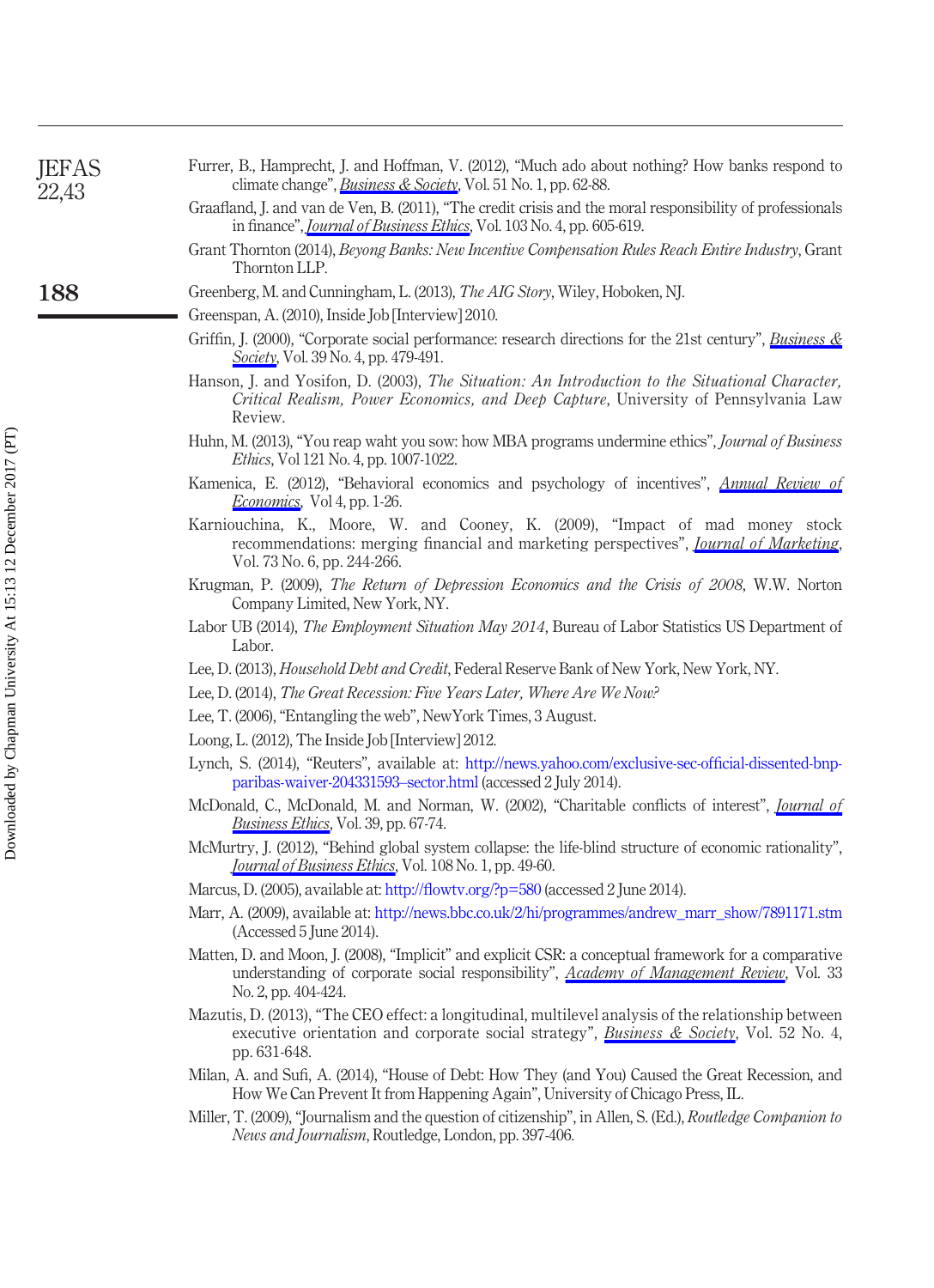- <span id="page-23-22"></span>Mitchell, R., Angle, B. and Wood, D. (1997), "Toward a theory of stakeholder identification and salience: defining the principle of what and who really counts", Academy of Management Review, Vol. 22 No. 4, pp. 853-886.
- <span id="page-23-10"></span>Mitnick, B. (2000), "Committment, revelation and testaments of belief: the metrics of measurment of corporate social performance", [Business & Society](http://www.emeraldinsight.com/action/showLinks?doi=10.1108%2FJEFAS-02-2017-0027&crossref=10.1177%2F000765030003900405&citationId=p_47), Vol. 39 No. 4, pp. 419-465.
- <span id="page-23-19"></span>Moore, R. and Giovinazzo, C. (2012), "The distortion gap: policymaking under federalism and interest group capture", *[Publius: The Journal of Federalism](http://www.emeraldinsight.com/action/showLinks?doi=10.1108%2FJEFAS-02-2017-0027&crossref=10.1093%2Fpublius%2Fpjr037&citationId=p_48)*, Vol. 42 No. 2, pp. 189-210.
- <span id="page-23-1"></span>NBER (2014), "National bureau of economic research", available at: [www.nber.org/cycles.html](http://www.nber.org/cycles.html) (accessed 16 July 2014).
- <span id="page-23-20"></span>Obama, B. (2011), available at: [w.w.w.whitehouse.gov/the-press-of](http://w.w.w.whitehouse.gov/the-press-office/2011/10/06/news-conference-president)fice/2011/10/06/news-conference[president](http://w.w.w.whitehouse.gov/the-press-office/2011/10/06/news-conference-president) (accessed 3 June 2014).
- <span id="page-23-17"></span>POGO (2011), Revolving Regulators: SEC Faces Ethics Challenges with Revolving Door, Project on Government Oversight, Washington, DC.
- <span id="page-23-16"></span>Pressman, A. (2009), "Madoff whistlelower markopolos blasts SEC", Bloomberg Businessweek, 5 June.
- <span id="page-23-0"></span>Puzzanghera, J. (2014), "Poll finds 64 per cent of voters believe stock market is rigged against them", Los Angeles Times, 17 July.
- <span id="page-23-13"></span>PWC (2012), Pay: What Motivates Financial Services Executives? The Psychology of Incentives, PWC.
- <span id="page-23-7"></span>Quinn, D. and Jones, T. (1995), "An agent morality view of business policy", Academy of Management Review, Vol. 20 No. 1, pp. 22-42.
- <span id="page-23-11"></span>Raghuram, R. (2006), "Has finance made the world riskier?", *[European Financial Management](http://www.emeraldinsight.com/action/showLinks?doi=10.1108%2FJEFAS-02-2017-0027&crossref=10.1111%2Fj.1468-036X.2006.00330.x&citationId=p_56)*, Vol. 12 No. 4, pp. 499-533.
- <span id="page-23-12"></span>Raghuram, R. (2010), Inside Job [Interview] 2010.
- <span id="page-23-5"></span>Reckard, S. and Hamilton, W. (2014), "BofA to pay \$9.5 billion to settle Fannie Mae, Freddie Mac claims", Los Angeles Times, 26 March, p. B1.
- <span id="page-23-21"></span>Reckard, S. and Puzzanghera, J. (2014),"BNP Paribas fine is a warning", Los Angeles Times, 1 July, p. B5.
- <span id="page-23-15"></span>Rom, C. (2009), "The credit ratings agencies and the subprime mess: greedy, ignorant, and stressed?", [Public Administration Review](http://www.emeraldinsight.com/action/showLinks?doi=10.1108%2FJEFAS-02-2017-0027&crossref=10.1111%2Fj.1540-6210.2009.02013.x&citationId=p_60), Vol. 69 No. 4, pp. 640-650.
- <span id="page-23-9"></span>Roubini, N. and Minh, S. (2010), Crisis Economics: A Crash Course in the Future of Finance, Penguin Press, New York, NY.
- <span id="page-23-4"></span>Rowley, T. and Berman, S. (2000), "A brand new brand of corporate social performance", Business  $\&$ [Society](http://www.emeraldinsight.com/action/showLinks?doi=10.1108%2FJEFAS-02-2017-0027&crossref=10.1177%2F000765030003900404&citationId=p_62), Vol. 39 No. 4, pp. 397-418.
- <span id="page-23-6"></span>Sah, S. (2013), "Essays on conflics of interest", *[Business and Society](http://www.emeraldinsight.com/action/showLinks?doi=10.1108%2FJEFAS-02-2017-0027&crossref=10.1177%2F0007650313496366&citationId=p_63)*, Vol. 52 No. 4, pp. 666-678.
- <span id="page-23-3"></span>Scalet, S. and Kelly, T. (2012), "The ethics of credit rating agencies: what happened and the way forward", *[Journal of Business Ethics](http://www.emeraldinsight.com/action/showLinks?doi=10.1108%2FJEFAS-02-2017-0027&crossref=10.1007%2Fs10551-012-1212-y&citationId=p_64)*, Vol. 111 No. 4, pp. 477-490.
- <span id="page-23-23"></span>Simmons, R., Shafer, W. and Snell, R. (2009), "Effects of a business ethics elective on hong kong undergraduates' attitudes toward corporate ethics and social responsibility", *[Business & Society](http://www.emeraldinsight.com/action/showLinks?doi=10.1108%2FJEFAS-02-2017-0027&crossref=10.1177%2F0007650309350282&citationId=p_65)*, Vol. 52 No. 4, pp. 558-591.
- <span id="page-23-2"></span>Soltani, B. (2014), "The anatomy of corporate fraud: a comparative analysis of high profile american and european corporate scandals", *[Journal of Business Ethics](http://www.emeraldinsight.com/action/showLinks?doi=10.1108%2FJEFAS-02-2017-0027&crossref=10.1007%2Fs10551-013-1660-z&citationId=p_66)*, Vol. 120 No. 2, pp. 251-274.
- <span id="page-23-14"></span>Steven, S. and Kelley, T. (2012), "The ethics of credit rating agencies: what happened and the way forward", *[Journal of Business Ethics](http://www.emeraldinsight.com/action/showLinks?doi=10.1108%2FJEFAS-02-2017-0027&crossref=10.1007%2Fs10551-012-1212-y&citationId=p_67)*, Vol. 111, pp. 477-490.
- <span id="page-23-18"></span>Stewart, J. (2009), available at: <http://thedailyshow.cc.com/videos/iinzrx/jim-cramer-pt2>
- <span id="page-23-8"></span>Stiglitz, J. (2010), Freefall: America, Free Markets, and the Sinking of the World Economy, W.W. Norton Company Limited, New York, NY.